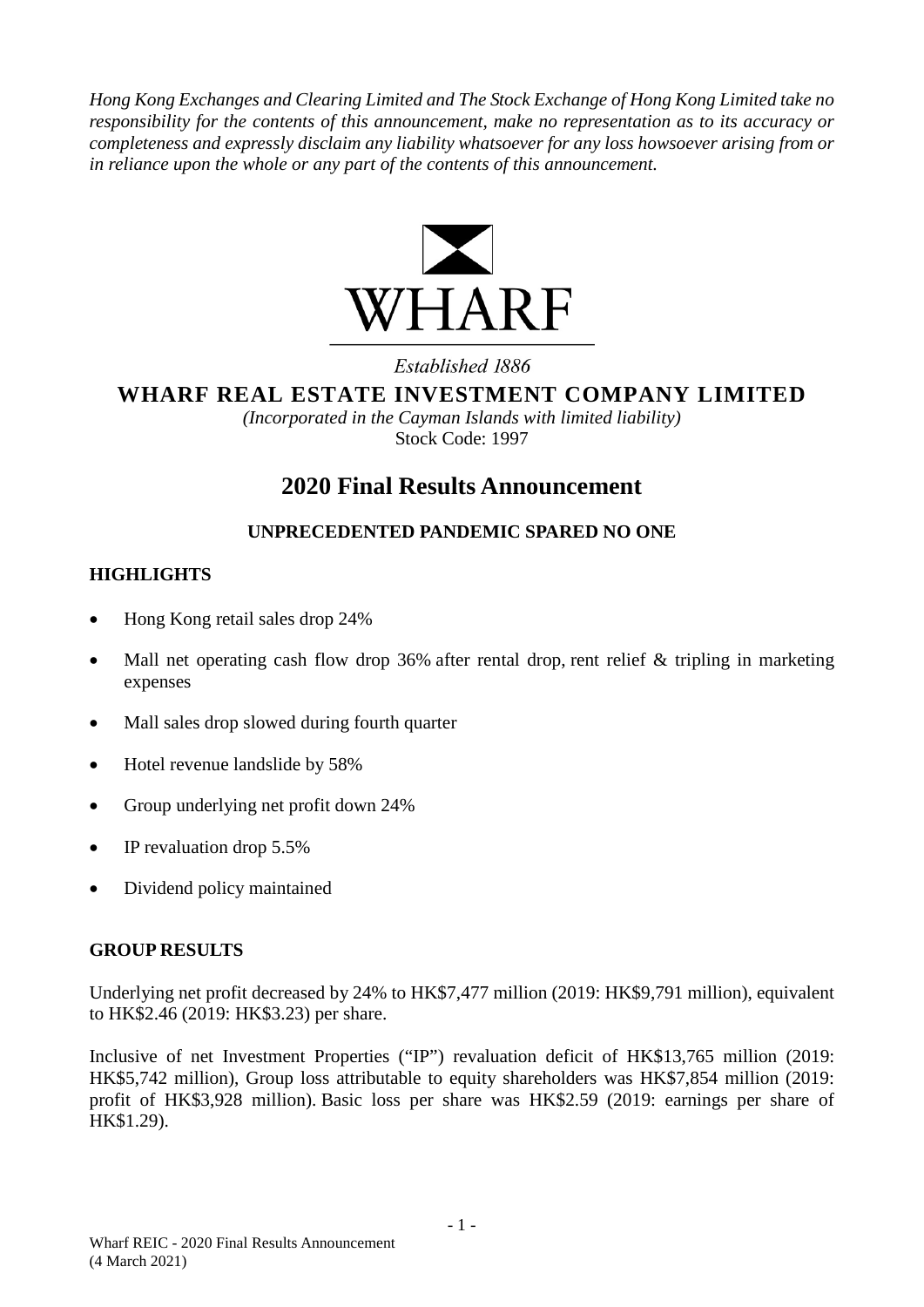## **DIVIDENDS**

A first interim dividend of HK\$0.78 per share was paid on 2 September 2020. In lieu of a final dividend, a second interim dividend of HK\$0.69 per share will be paid on 22 April 2021 to Shareholders on record as at 6:00 p.m. on 25 March 2021. Total distribution for the year of 2020 will amount to HK\$1.47 (2019: HK\$2.03) per share, representing 65% of underlying net profit from IP and Hotels in Hong Kong.

## **BUSINESS REVIEW**

The COVID-19 pandemic has caused devastating disruption to the Group's businesses. Visitor arrivals into Hong Kong quickly dropped to a trickle since February 2020, while various stringent social distancing measures made a serious dent in domestic consumption.

Retail tenants have shortened operating hours and stepped up anti-pandemic measures to support social distancing. F&B businesses were hard hit by the roller coaster imposition of restrictions on seating capacity and plans as well as opening hours for dine-in. During this abnormal period, over HK\$2 billion of rent support extended to retail tenants, with the majority in the form of base rent, was timely. In addition, extensive campaigns to subsidise shoppers' spending received overwhelming support.

On the other hand, the office sector was hit by macro factors including a broad and sharp downturn in the global economy, slowdown in economic activities under local "work from home" rules, and new supply in the market. Vacancy rose and rents softened.

Hotel business has also been shaken badly in the absence of inbound tourists. Occupancy tumbled, restaurants and bars suffered, and events were cancelled or indefinitely postponed. Proactive shift of focus to the local market provided some mitigation. However, in spite of ongoing tight cost containment measures and partial compensation from government's subsidies, an unprecedented operating loss was reported.

All this has led to an unrealised revaluation deficit on the Group's IP and impairment provisions on the Group's hotels.

Looking ahead, the effectiveness of the mass vaccine campaign around the world and the lifting of border and quarantine control measures remain uncertain. The pandemic may continue to drag on business performances in the near term.

## **Harbour City**

Overall revenue (including hotels) declined by 25% and operating profit by 29%.

#### *Retail*

Retail leasing activity slowed amid dampened consumption market. An occupancy rate of 90% was reported at year-end. Alongside the impact of market rent adjustment, revenue decreased by 28% and operating profit by 34%.

During this unprecedented challenging period, Harbour City strives to retain the dominant market position through enhancing its location advantage and unique critical mass. Adhering to the spirit of win-win collaboration with its best-in-class tenants, prominent investments have been made, not only in cash rent relief for tenants, but also proactive sales-driven programmes which have proven to be an effective stimulus.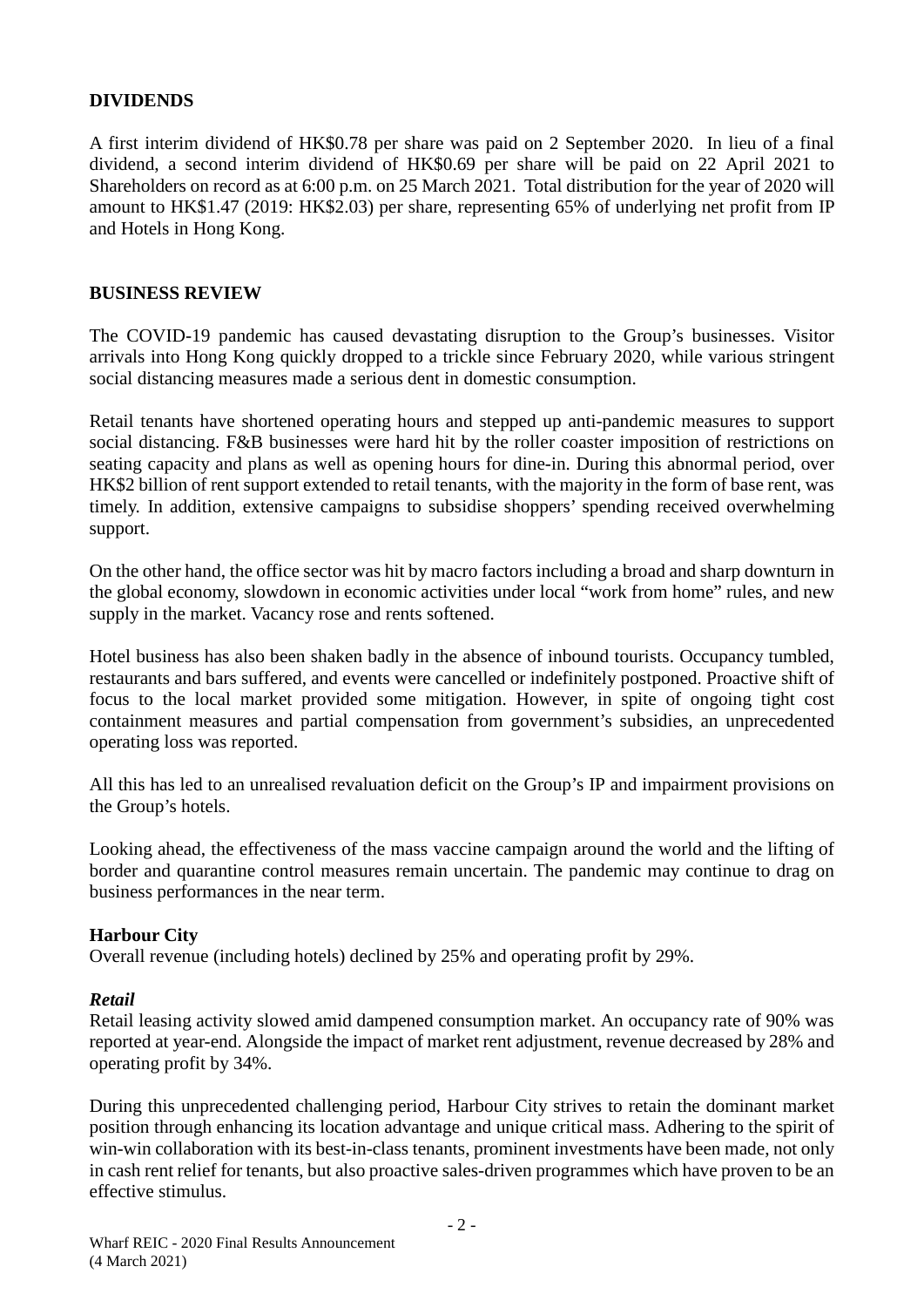The first-of-its-kind citywide spending reward scheme "Rewarding Everyone" campaign in May 2020 became the talk of the town. The several phases of coupon redemption programme and attractive time-limited offers have successfully driven patronage and spurred spending and repeat purchases. Foot traffic was particularly impressive during weekends. The kid-friendly activities and the "Christmas Every Day" events featuring lighting and music shows, virtual Christmas tour and online Santa Meet & Greet, were also warmly welcomed by shoppers.

With an established position of "must-have" address for renowned brands, Harbour City has attracted a myriad of forward-looking local and international brands to open doors or expand. *Lululemon* set up the largest flagship store in Hong Kong, while *Alexander McQueen, Canada Goose, Christian Louboutin, Hermès* and *Jimmy Choo* unveiled their new flagships after expansion. New Hong Kong or Kowloon debuts included *Aroma Truffle, Beracamy, Brunello Cucinelli Kids, By Kilian, Cole Haan Grandshop, Gianvito Rossi, Messika, POLA, RabeancoRabeanco, Senreve, Senses* and *Thom Browne*. The addition of *Brunello Cucinelli, Pomellato* and *Qeelin* further enhanced the luxury cluster.

The wide array of delectable dining experiences was further elevated with the Hong Kong debuts of *Dang Wen Li by Dominique Ansel, Kinabaji, Nara Thai Cuisine x Lady Nara* and *SAKImoto Bakery*, as well as the Hong Kong flagship of *Da Filippo Trattoria*. Other new commitments included *Cupping Room, Espresso Alchemy, Harbourside Grill, J.S. Foodies Tokyo, Palco Ristorante, Seolhamyeok* and *Shiawase*.

## *Office*

As leasing activity remained subdued, the increasing vacancy level and the availability of cost-saving and flexible options in the market have created a more competitive landscape. Occupancy was 85% at the end of December 2020.

Escalating pressure on rentals further weighed on segment revenue. Revenue and operating profit both declined by 2% during the year.

## *Gateway Apartments*

Thanks to the high proportion of long-term leases, Gateway Apartments secured an occupancy rate of 81% at year-end with relatively stable average rental, despite slowing leasing demand.

## *Hotels and Club*

The three Canton Road Marco Polo hotels suffered as inbound tourism almost completely stopped. Restrictions on bars and restaurants under the tightening social distancing measures created another major hurdle. During the year, Marco Polo Hongkong Hotel and Gateway Hotel proactively unveiled various appealing staycation and dining packages to draw in the local market, while Prince Hotel was closed since February 2020 for a major renovation, scheduling for reopening in 2021 with refreshing, new contemporary elements.

Safeguarding the health and well-being of our guests remained the top priority. Proactive measures have been employed to ensure stringent levels of hygiene and offer guests a safe and comfortable stay.

In early 2020, Marco Polo Hongkong Hotel was proudly ranked among the Top 10 'Best Hotels & Resorts in Hong Kong' in the 2020 DestinAsian Readers' Choice Awards, receiving the notable accolade for the third consecutive year. *Cucina* Restaurant also achieved the much-coveted global Forbes 4-Star rating of only six venues in Hong Kong.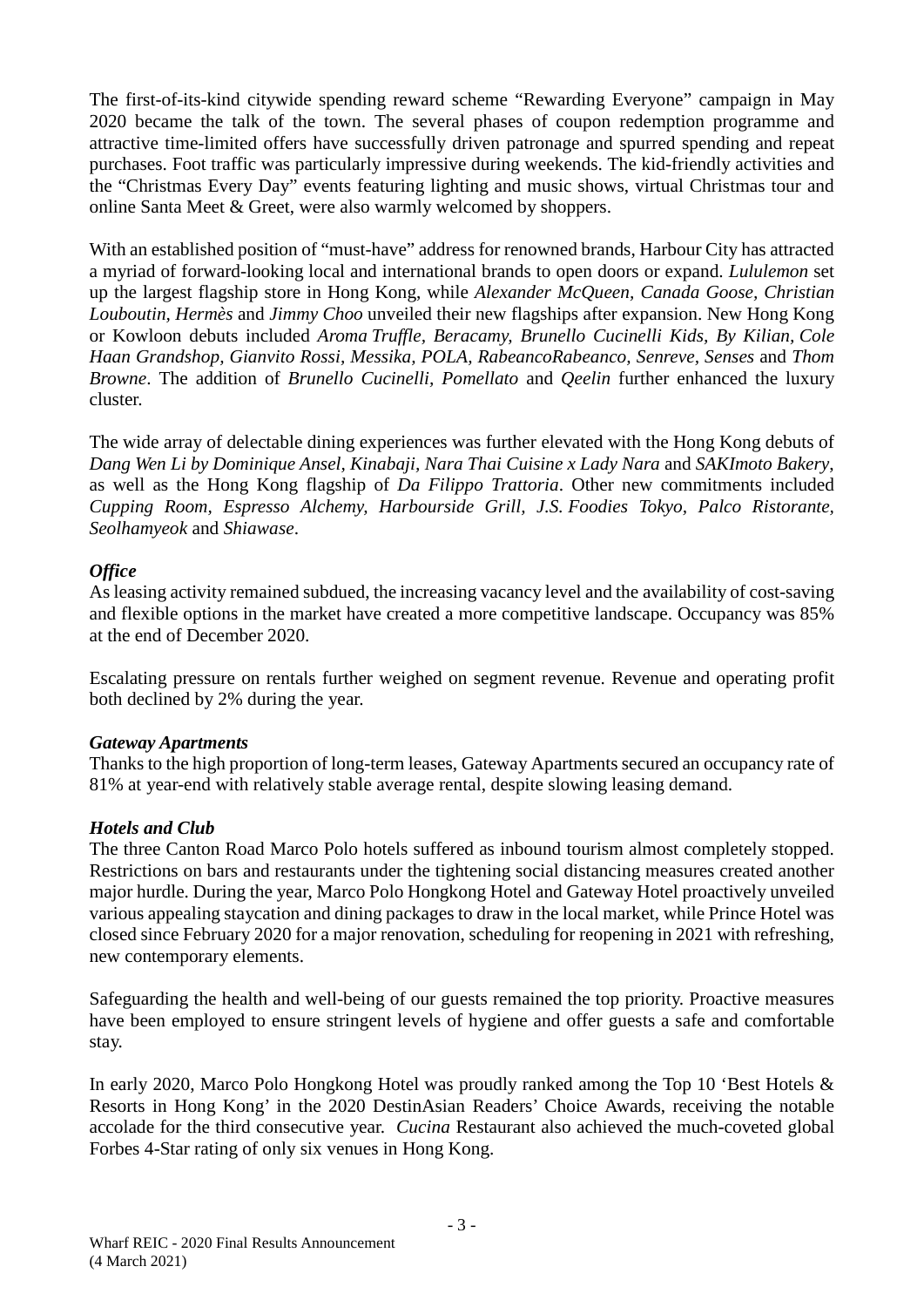## **Times Square**

Overall revenue decreased by 18% and operating profit by 24%, due to the adverse business environment and increased competition in nearby areas.

# *Retail*

The evening dine-in ban had significant impact on the F&B sector and overall evening spending. With retailers turning more conservative towards new investments amid cautious local consumption sentiment, revenue declined by 22% and operating profit by 30%. Occupancy was 93% at the end of December 2020.

In line with Harbour City, on top of the cash rent relief provided to tenants, Times Square has made considerable investments in sales-driven marketing initiatives. Following the favourable response of the citywide spending reward scheme "Rewarding Everyone" campaign, subsequent phases of "Happy Rewards" coupon redemption and theme-based promotions were introduced to attract footfall and encourage repeat purchases.

Live-stream shopping was launched to retain shoppers' appetite at times with strict outbreak control measures. The Instagrammable exhibitions and extended free parking hours programme were also well received by shoppers.

Constant retenanting exercises were in place to enhance the competitiveness of the mall. The diversified retail and lifestyle offerings have been further enriched with the recruitment of *Area 0264, AHKAH* (HK debut)*, Bakebe, Cigar Kingdom, GeneHarbor* (Island debut)*, Lionesse* and *MaskOn Gallery* (HK debut). Dining experiences were beefed up by the Hong Kong debuts of *Atelier Gute* and 饗 *11 Gathering*, the Island debut of *Aburi-En, CAFFÉ MILANI* and *FU RONG*, as well as the commitment of *Greyhound Café, La Famille* and *Mrs. Fields Cookies*.

# *Office*

Amid weak business sentiment and soaring vacancies nearby, occupancy rate declined to 86% at year-end.

Office rents witnessed visible correction in the fiercely competitive market. Revenue decreased by 6% and operating profit by 7%.

# **Central Portfolio**

Crawford House and Wheelock House maintained steady demand from diversified tenants despite the soft market. At the end of December 2020, office occupancies at Wheelock House and Crawford House were 94% and 95% respectively, while the retail premises at both properties were fully let. Revenue increased by 2% and operating profit by 3%.

In response to the cross-border travel halt, The Murray, Hong Kong ("The Murray") promptly rolled out a range of tempting staycation packages and dining offers to welcome more local guests. Such business strategy successfully encouraged business flows. The Murray achieved the highest revenue per available room and an outperforming occupancy among its competitive set during the year.

On top of the numerous prestigious accolades garnered, the award-winning hotel became the only Hong Kong hotel in The Leading Hotels of the World's portfolio since 2020, manifesting its commitment to strive for internationally acclaimed hospitality standards of excellence, and will be ready when inbound travel activities revive to be ahead of the curve.

Despite favourable local demand and proactive cost management, an operating loss was reported in the absence of international travellers. Depreciation of land and building costs over the 50-year lease term further limited profitability.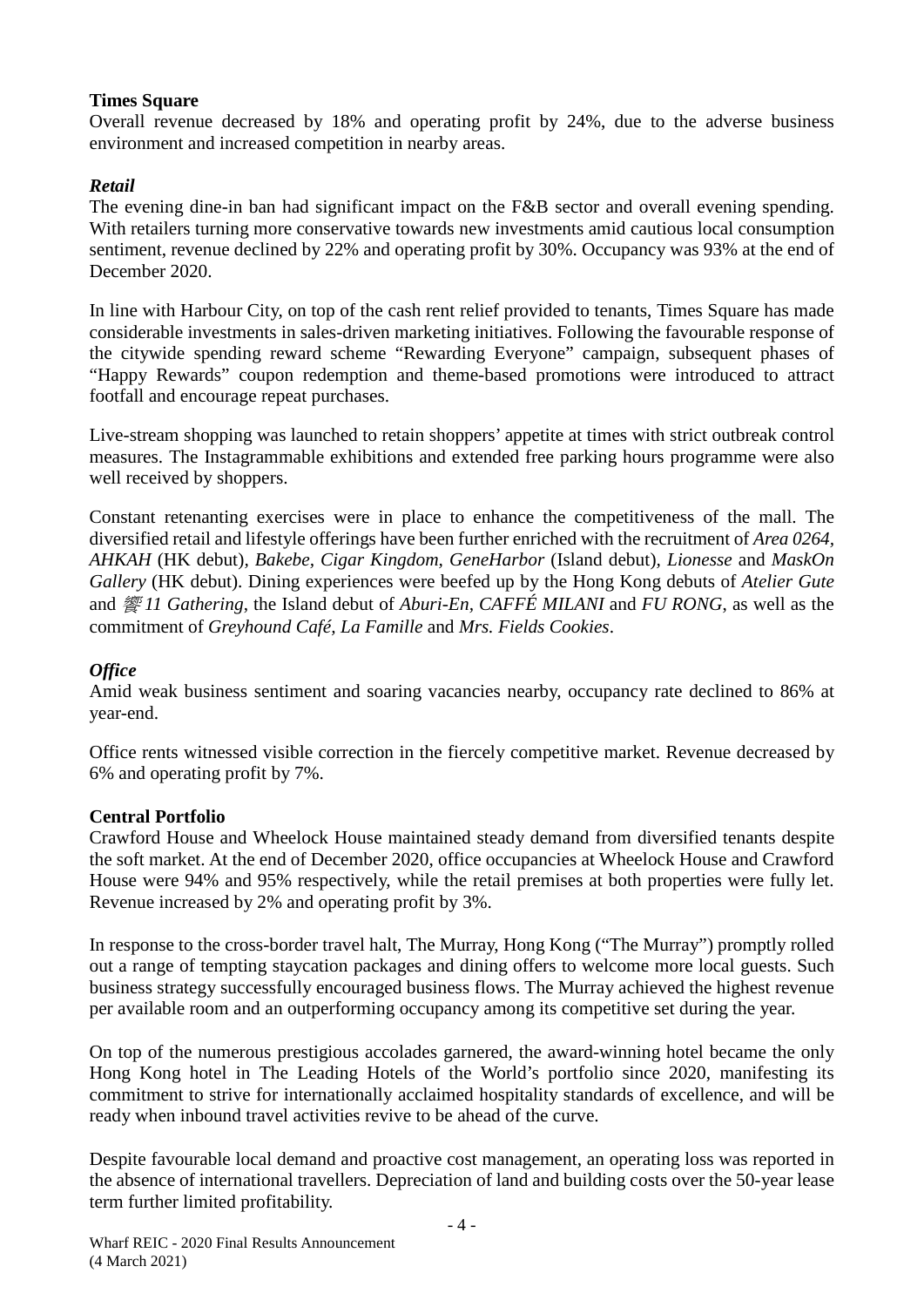## **Plaza Hollywood**

Plaza Hollywood was relatively resilient backed by local consumption. Occupancy was 95% at year-end. Revenue decreased by 13% to HK\$479 million and operating profit by 19% to HK\$336 million.

As an established retail destination serving the burgeoning middle class in Kowloon East CBD2, Plaza Hollywood is well-positioned to capture the potential post-COVID revival in local spending. Situated atop the Diamond Hill MTR station, an integrated public transport hub, its geographical advantage was further strengthened with the partial opening of the MTR's Tuen Ma Line in early 2020. In a bid to drive footfall and encourage repeat purchase in the challenging market, a spate of compelling sales-driven coupon redemption programmes, cross-trade promotions and special reward programmes for VIC members was launched during the year.

## **Singapore Portfolio**

Scotts Square and Wheelock Place enjoy prime location in Singapore's renowned Orchard Road shopping belt. Business activity gradually resumed in the latter half of the year following the government-enforced "circuit-breaker" lockdown period.

Wheelock Place office tower and retail portion were 97% and 93% occupied at year-end respectively whilst Scotts Square mall retail achieved occupancy of 91%.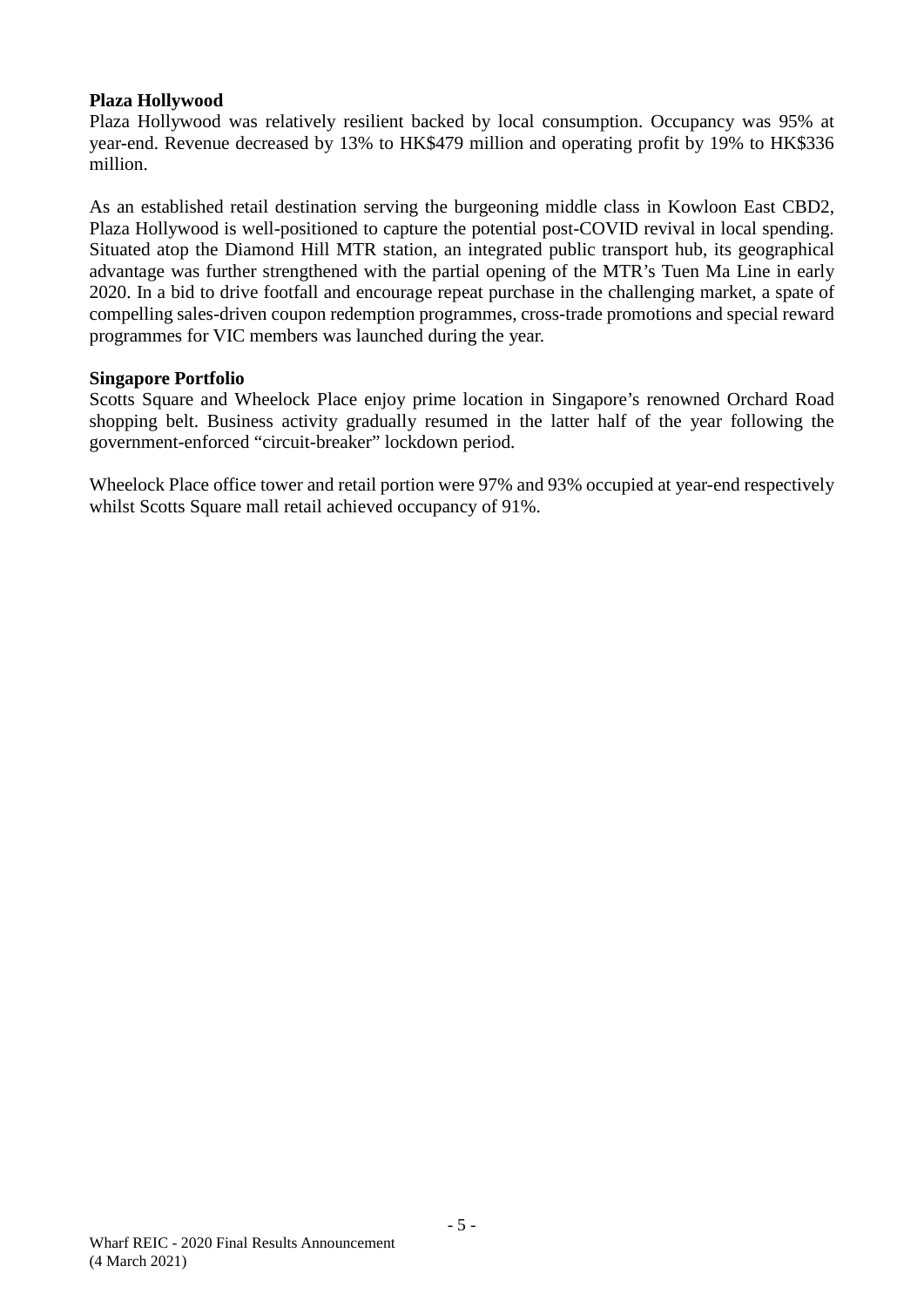## **FINANCIAL REVIEW**

## **(I) Review of 2020 full year results**

Unavoidably suffering from the prolonged COVID-19 pandemic, which severely impacted the performance of Investment Properties ("IP") and Hotel segments of the Group, underlying net profit decreased by 24% to HK\$7,477 million (2019: HK\$9,791 million) with IP decreasing by 23% to HK\$7,267 million and Hotel turning to loss. The gloomy performance was slightly mitigated by increase in Mainland Development Properties ("DP") sales recognised by Harbour Centre Development Limited ("HCDL"). Including the revaluation and impairment losses of IP and hotels, the Group recorded a loss of HK\$7,854 million attributable to equity shareholders (2019: profit of HK\$3,928 million).

## Revenue and Operating Profit

Group revenue and operating profit decreased by 3% to HK\$15,515 million (2019: HK\$16,043 million) and 22% to HK\$9,973 million (2019: HK\$12,711 million), respectively, as IP and Hotel were dramatically affected by COVID-19 pandemic with the consequential disruptions like worldwide travel restrictions, quarantines, lockdowns and social distancing measures.

IP segment was hit hard under the shrinking retail market amid COVID-19 pandemic. IP revenue and operating profit decreased by 17% to HK\$11,828 million (2019: HK\$14,279 million) and 22% to HK\$9,733 million (2019: HK\$12,501 million) respectively, mainly resulting from rent support of over HK\$2 billion extending to retail tenants and considerable increase in marketing and programming cost to stimulate footfall and retail tenants' sales amid the stagnant market conditions.

Hotel segment was the most victimised with revenue nosedived by 58% to HK\$630 million (2019: HK\$1,507 million), resulting in an operating loss of HK\$379 million (2019: profit of HK\$61 million) with the devastation on tourist-dependent hotel businesses. The adversity was partially mitigated by revenue from the Group's new focus on developing domestic market, proactive cost saving measures and Government subsidies of HK\$70 million, representing 11% of Hotel revenue. Excluding the Government subsidies, Hotel revenue decreased by 63% to HK\$560 million and operating loss HK\$449 million.

Total revenue and operating profit of Harbour City (including hotels) dropped by 25% to HK\$8,674 million (2019: HK\$11,577 million) and 29% to HK\$6,730 million (2019: HK\$9,447 million) respectively, representing 56% (2019: 72%) of Group revenue and 67% (2019: 74%) of Group operating profit.

DP revenue and operating profit increased to HK\$2,621 million (2019: HK\$38 million) and HK\$444 million (2019: HK\$131 million) respectively, primarily from completion of the first phase of Suzhou IFS owned by HCDL despite presales and constructions were affected by lockdowns in Mainland China in the first half of the year.

Investment operating profit primarily from dividend income grew by 205% to HK\$357 million (2019: HK\$117 million).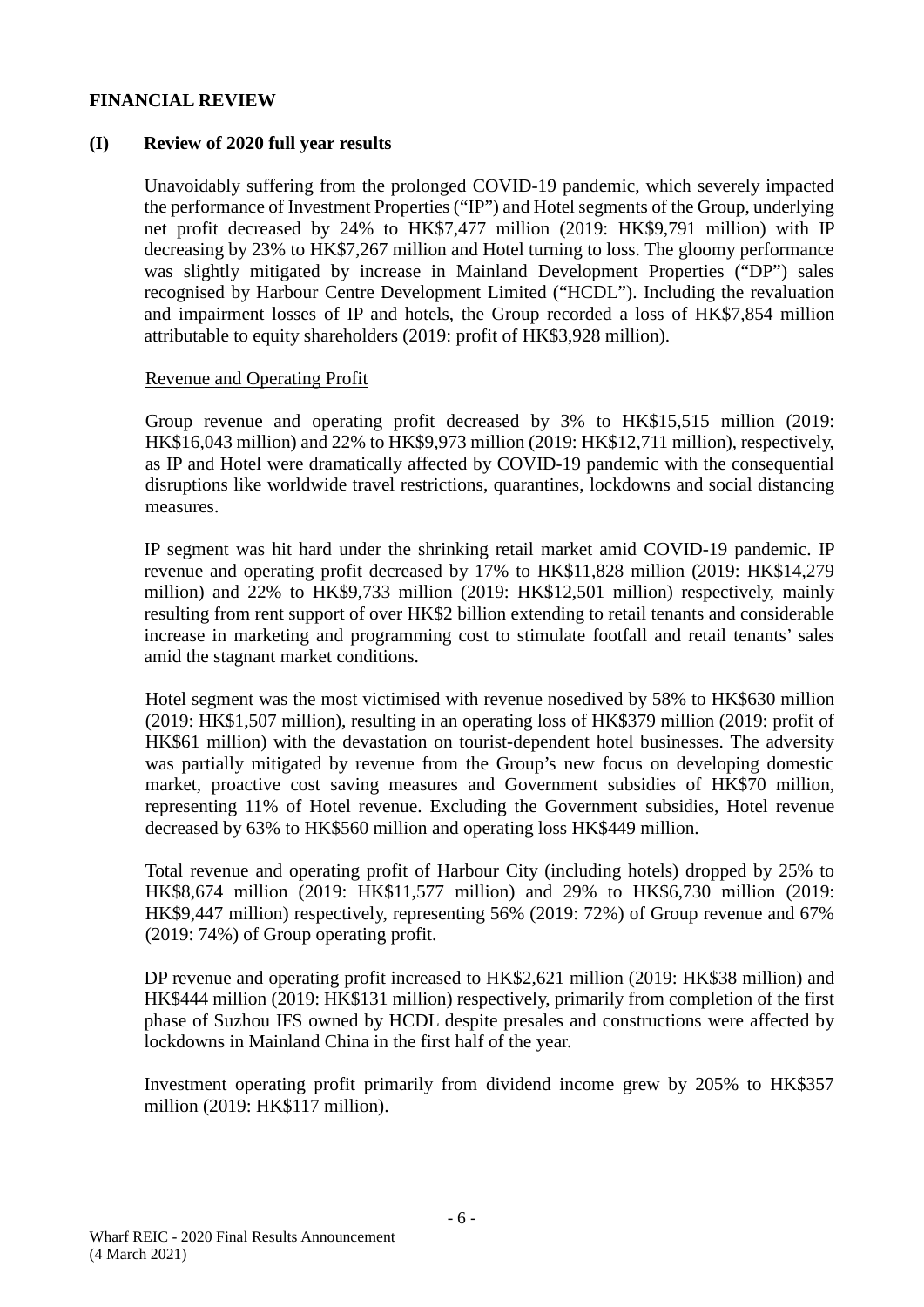#### Fair Value Loss of IP

IP portfolio was stated at HK\$245.5 billion based on independent valuation as at 31 December 2020, making a revaluation deficit of HK\$13,965 million. Netting out relevant non-controlling interests, an attributable unrealised loss of HK\$13,765 million was charged to the consolidated statement of profit or loss.

#### Other Net Charge

Other net charge was HK\$1,459 million (2019: HK\$40 million), mainly included impairment provision of HK\$1,051 million made for hotel properties.

#### Finance Costs

Finance costs amounted to HK\$1,407 million (2019: HK\$1,007 million) after interest capitalisation of HK\$16 million (2019: HK\$41 million) for DP and an unrealised mark-to-market loss of HK\$426 million (2019: HK\$9 million) on cross currency and interest rate swaps in accordance with prevailing accounting standards.

The effective borrowing rate was 1.9% (2019: 2.6%). Excluding the unrealised mark-to-market loss, finance costs before capitalisation was HK\$997 million (2019: HK\$1,039 million), representing a 4% decrease. Finance costs after capitalisation was HK\$981 million (2019: HK\$998 million).

#### Income Tax

Taxation charge for the year decreased by 39% to HK\$1,205 million (2019: HK\$1,961 million) principally on a reduction in taxable profit of IP and hotels. In addition, one-off land appreciation tax write-back of HK\$504 million for a Mainland DP was recorded by HCDL upon clearance with relevant tax authorities.

#### Loss Attributable to Equity Shareholders

Group loss attributable to equity shareholders for the year amounted to HK\$7,854 million (2019: profit of HK\$3,928 million). Basic loss per share was HK\$2.59, based on 3,036 million ordinary shares in issue (2019: earnings per share of HK\$1.29 based on 3,036 million ordinary shares in issue).

Underlying net profit (a performance indicator of the Group's major business segments and arrived at after excluding the attributable net IP revaluation deficit of HK\$13,765 million, the attributable impairment provision on hotel properties of HK\$699 million and other mark-to-market differences on certain financial instruments) decreased by 24% to HK\$7,477 million (2019: HK\$9,791 million). Underlying earnings per share was HK\$2.46 (2019: HK\$3.23).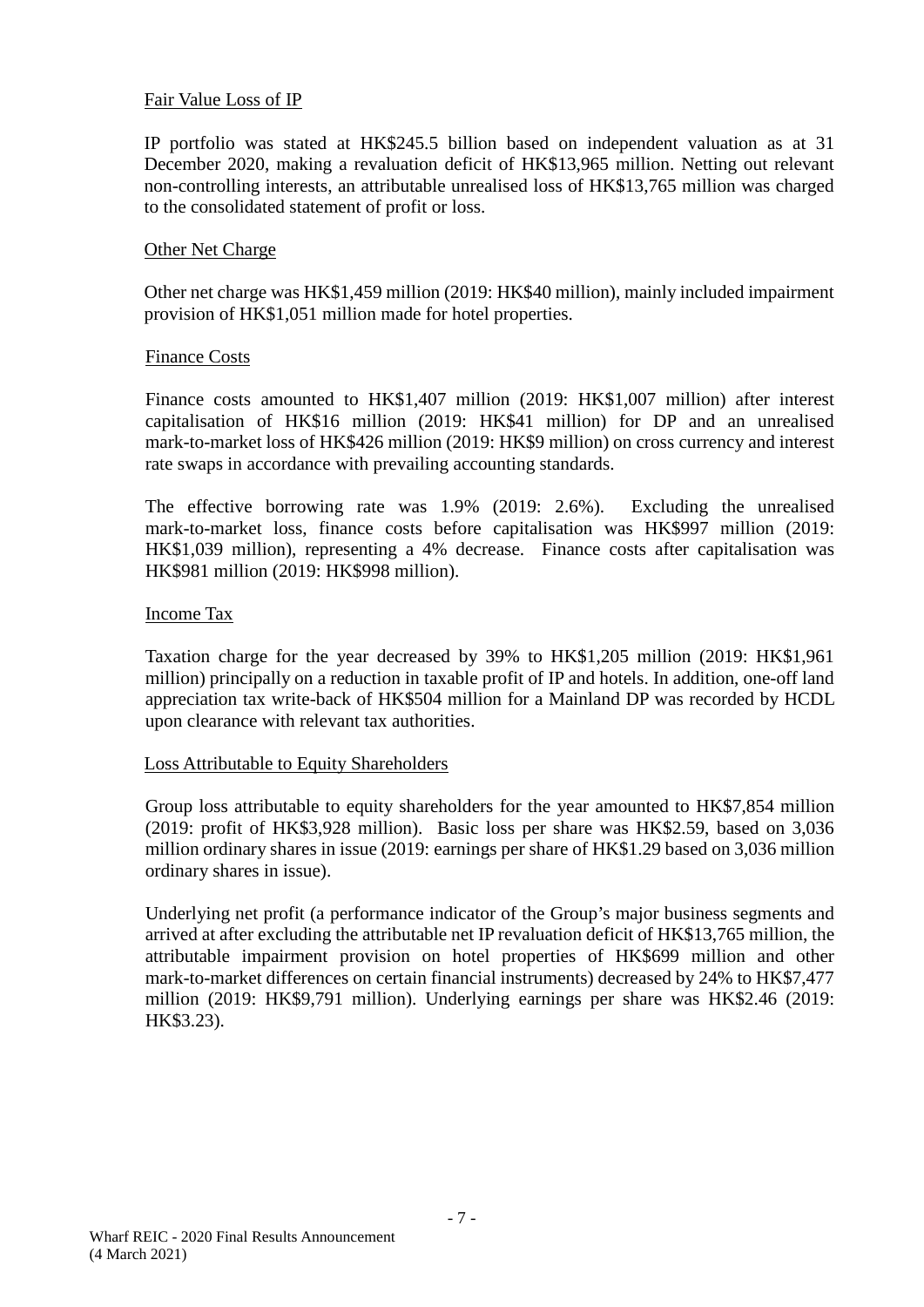## **(II) Liquidity, Financial Resources and Capital Commitments**

#### Shareholders' and Total Equity

As at 31 December 2020, shareholders' equity decreased by HK\$11.6 billion to HK\$204.6 billion (2019: HK\$216.2 billion), equivalent to HK\$67.38 per share based on 3,036 million ordinary shares in issue (2019: HK\$71.20 per share based on 3,036 million ordinary shares in issue).

Total equity including non-controlling interests decreased by HK\$12.0 billion to HK\$209.4 billion (2019: HK\$221.4 billion).

## Assets

Total assets as at 31 December 2020 was HK\$277.9 billion (2019: HK\$284.3 billion), 92% (2019: 94%) of which was in Hong Kong. Total business assets, excluding bank deposits and cash, derivative financial assets and deferred tax assets was HK\$274.1 billion (2019: HK\$280.7 billion).

## IP

IP decreased by 6% to HK\$245.5 billion (2019: HK\$259.9 billion), representing 90% (2019: 93%) of total business assets. Harbour City (excluding the three hotels which were stated at cost) was valued at HK\$164.0 billion (2019: HK\$172.6 billion). Including the internal valuation of these hotels, Harbour City had a total valuation of HK\$171.2 billion or HK\$56 per share. Times Square was valued at HK\$52.7 billion, or about HK\$17 per share.

## Hotels

Hotel properties are stated at cost less accumulated depreciation and impairment losses at HK\$7.5 billion (2019: HK\$7.7 billion). Internal valuation of these hotels amounted to HK\$14.3 billion (2019: HK\$15.2 billion).

## DP

DP, including those interests in an associate and joint ventures, amounted to HK\$6.3 billion (2019: HK\$8.0 billion), mainly representing the DP portion of Suzhou IFS owned by HCDL.

#### Other long term investments

Other long term investments amounted to HK\$13.0 billion (2019: HK\$4.1 billion), including a portfolio of blue chips held for long term growth and reasonable dividend return. The portfolio performed overall in line with the market and each investment within which is individually not material to the Group's total assets. Revaluation on these investments during the year produced a net surplus of HK\$1.2 billion as reflected in the other comprehensive income. The attributable accumulated surplus balance at the year-end was HK\$1.5 billion (2019: HK\$0.3 billion).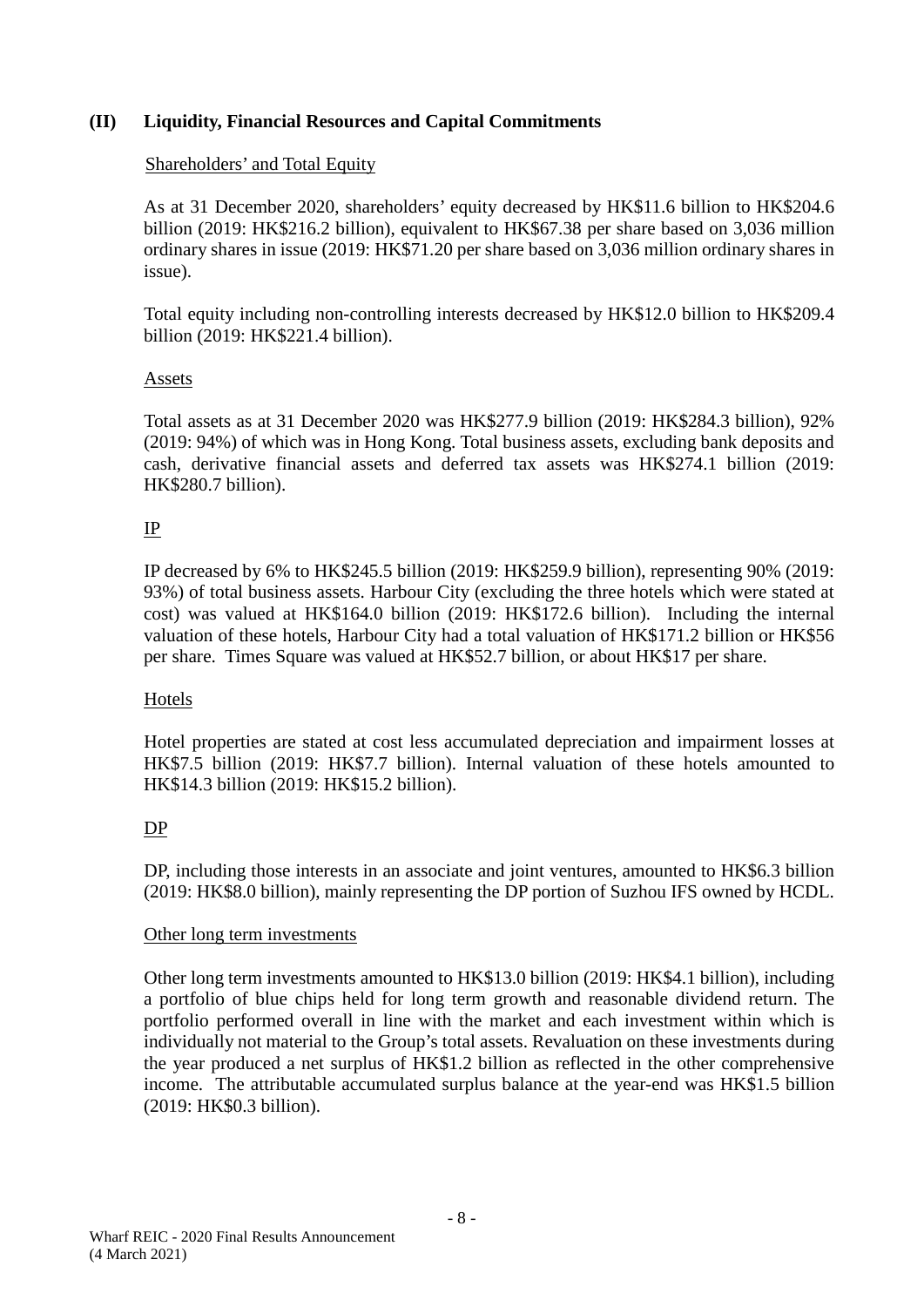## Debts and Gearing

Net debt as at 31 December 2020 rose to HK\$52.0 billion (2019: HK\$42.6 billion). It comprised debts of HK\$54.3 billion and bank deposits and cash of HK\$2.3 billion.

An analysis of net debt is depicted below:

|                            | 31 December         | 31 December         |
|----------------------------|---------------------|---------------------|
|                            | 2020                | 2019                |
| Net debt/(cash)            | <b>HK\$ Billion</b> | <b>HK\$</b> Billion |
| The Group (excluding HCDL) | 50.5                | 40.9                |
| <b>HCDL</b>                | 1.5                 | 1.7                 |
| Total net debt             | 52.0                | 42.6                |

As at 31 December 2020, the ratio of net debt to total equity rose to 24.8% (2019: 19.3%).

## Finance and Availability of Facilities

Total available loan facilities as at 31 December 2020 amounted to HK\$69.6 billion, of which HK\$54.3 billion was utilised. The breakdown is depicted below:

|                                           | 31 December 2020 |                |                 |  |
|-------------------------------------------|------------------|----------------|-----------------|--|
|                                           | <b>Available</b> | <b>Total</b>   | <b>Undrawn</b>  |  |
|                                           | <b>Facility</b>  | <b>Debt</b>    | <b>Facility</b> |  |
|                                           | <b>HK\$</b>      | <b>HK\$</b>    | HK\$            |  |
|                                           | <b>Billion</b>   | <b>Billion</b> | <b>Billion</b>  |  |
| Committed and uncommitted bank facilities |                  |                |                 |  |
| The Group (excluding HCDL)                | 64.6             | 51.5           | 13.1            |  |
| <b>HCDL</b>                               | 5.0              | 2.8            | 2.2             |  |
|                                           | 69.6             | 54.3           | 15.3            |  |

Certain banking facilities were secured by bank deposits of HK\$356 million (2019: HK\$5.7 billion mortgage over the Group's DP).

The debt portfolio was primarily denominated in United States dollars, Hong Kong dollars and Singapore dollars. The respective funds available were mainly utlilised to finance the Group's IP and remaining DP investments.

The use of derivative financial instruments is strictly monitored and controlled. The majority of the derivative financial instruments entered into are primarily used for management of interest rate and currency exposures.

The Group continued to adhere to a high level of financial discipline with a strong financial position. Ample surplus cash and undrawn committed facilities were available to facilitate business and investment activities. In addition, the Group also maintained a portfolio of liquid listed investments with an aggregate market value of HK\$13.0 billion (2019: HK\$4.1 billion), which is available for use if necessary.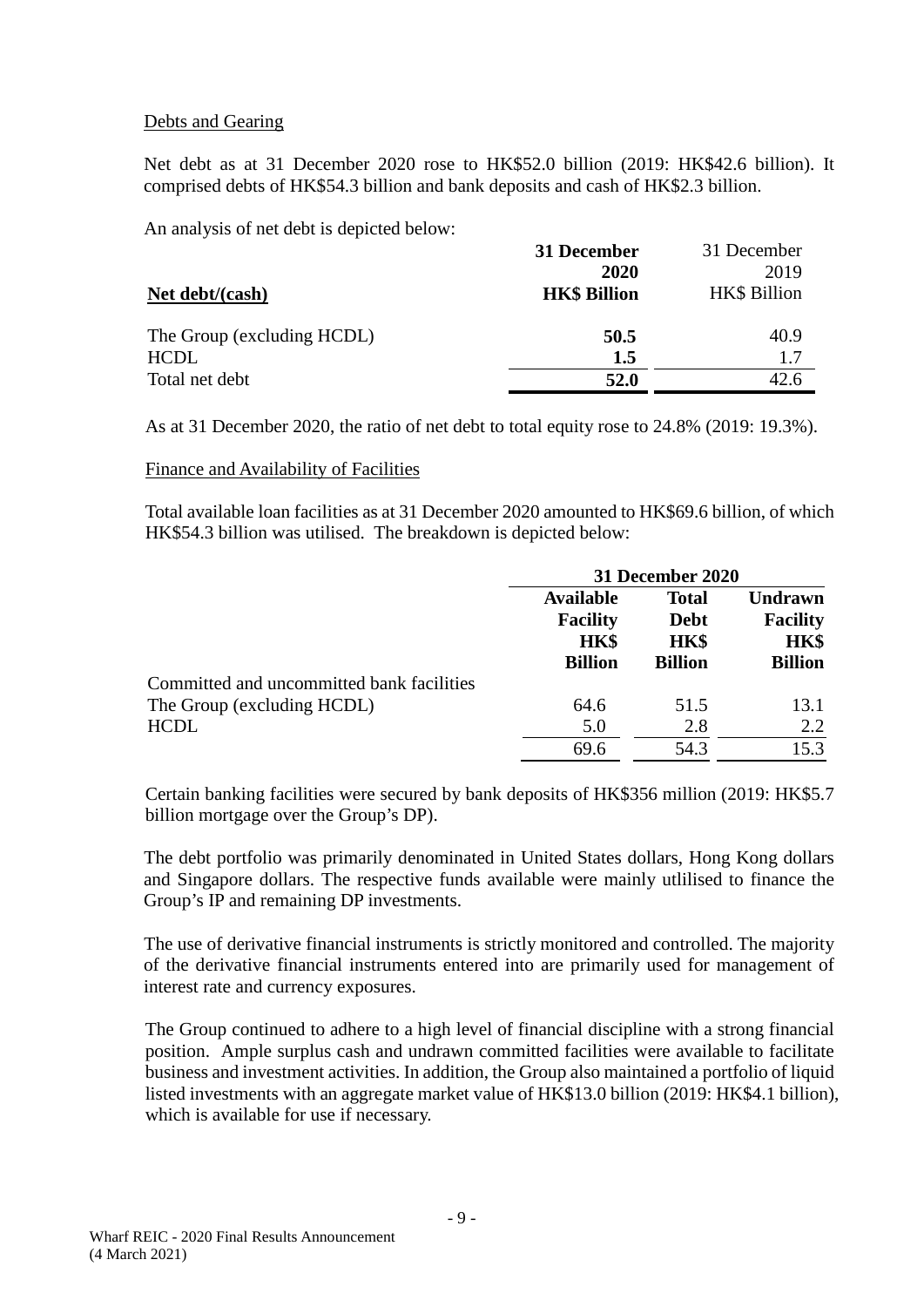## Cash Flows for the Group's Operating and Investing Activities

For the year under review, the Group recorded net cash inflows (before changes in working capital and tax payment) of HK\$9.9 billion (2019: HK\$12.8 billion) principally comprising rental income. Changes in working capital and profits tax payment reduced the net cash inflow from operating activities to HK\$4.8 billion (2019: HK\$12.0 billion). For investing activities, the Group recorded a net cash outflow of HK\$8.1 billion (2019: HK\$8.1 billion) mainly attributable to equity investments.

## Capital Commitments

As at 31 December 2020, major expenditures to be incurred in the coming years were estimated at HK\$2.0 billion, of which HK\$0.6 billion was committed. A breakdown (by segment) is as follows:

|                         | As at 31 December 2020                  |                                           |                                     |  |  |
|-------------------------|-----------------------------------------|-------------------------------------------|-------------------------------------|--|--|
|                         | <b>Committed</b><br><b>HK\$ Million</b> | <b>Uncommitted</b><br><b>HK\$ Million</b> | <b>Total</b><br><b>HK\$ Million</b> |  |  |
| <b>Properties</b><br>IP |                                         |                                           |                                     |  |  |
| Hong Kong               | 93                                      | 411                                       | 504                                 |  |  |
| <b>DP</b>               |                                         |                                           |                                     |  |  |
| Mainland China          | 289                                     | 759                                       | 1,048                               |  |  |
| <b>Properties total</b> | 382                                     | 1,170                                     | 1,552                               |  |  |
| <b>Hotels</b>           |                                         |                                           |                                     |  |  |
| Hong Kong               | 105                                     | 3                                         | 108                                 |  |  |
| Mainland China          | 78                                      | 260                                       | 338                                 |  |  |
|                         | 183                                     | 263                                       | 446                                 |  |  |
| <b>Group total</b>      | 565                                     | 1,433                                     | 1,998                               |  |  |

These expenditures will be funded by internal financial resources including surplus cash, cash flows from operations, as well as bank loans and other borrowings. Other available resources include monetisation of equity investments.

Included in the above are HCDL's expenditures totalling HK\$1.4 billion, which will be funded by its own financial resources.

#### **(III) Human Resources**

The Group had approximately 2,700 employees as at 31 December 2020. Employees are remunerated according to their job responsibilities and market pay trend with a discretionary annual performance bonus as variable pay for rewarding individual performance and contributions to the Group's achievement and results.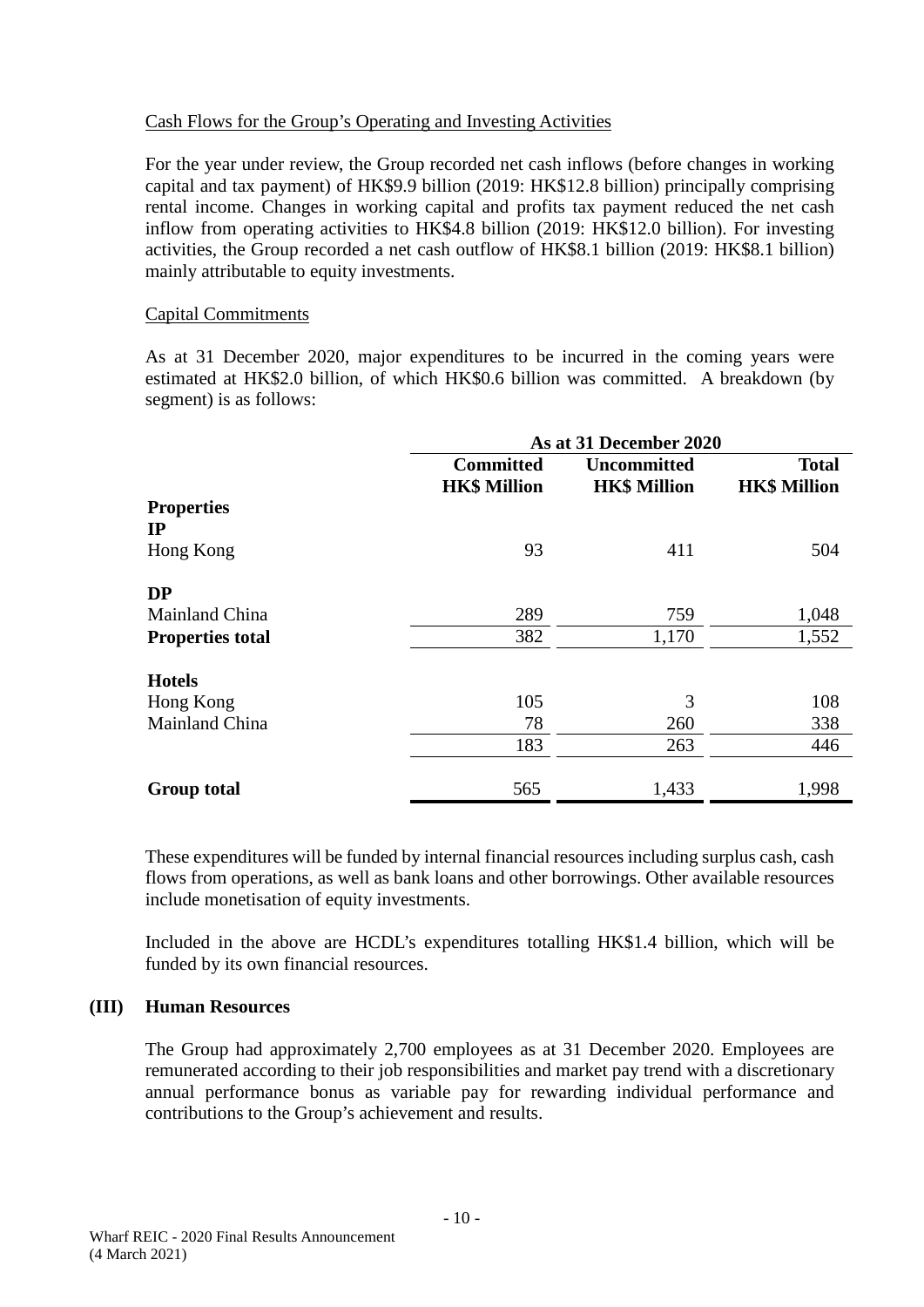# **CONSOLIDATED STATEMENT OF PROFIT OR LOSS For the year ended 31 December 2020**

|                                                 |                | 2020                | 2019         |
|-------------------------------------------------|----------------|---------------------|--------------|
|                                                 | <b>Note</b>    | <b>HK\$ Million</b> | HK\$ Million |
| <b>Revenue</b>                                  | $\overline{2}$ | 15,515              | 16,043       |
| Direct costs and operating expenses             |                | (4,378)             | (2, 431)     |
| Selling and marketing expenses                  |                | (565)               | (326)        |
| Administrative and corporate expenses           |                | (305)               | (285)        |
| Operating profit before depreciation,           |                |                     |              |
| amortisation, interest and tax                  |                | 10,267              | 13,001       |
| Depreciation and amortisation                   |                | (294)               | (290)        |
| <b>Operating profit</b>                         | 2 & 3          | 9,973               | 12,711       |
| Decrease in fair value of investment properties |                | (13,965)            | (5,788)      |
| Other net charge                                | $\overline{4}$ | (1,459)             | (40)         |
|                                                 |                | (5, 451)            | 6,883        |
| Finance costs                                   | 5              | (1, 407)            | (1,007)      |
| Share of results after tax of:                  |                |                     |              |
| An associate                                    |                | (75)                | 76           |
| (Loss)/profit before taxation                   |                | (6,933)             | 5,952        |
| Income tax                                      | 6              | (1,205)             | (1,961)      |
| (Loss)/profit for the year                      |                | (8, 138)            | 3,991        |
| (Loss)/profit attributable to:                  |                |                     |              |
| Shareholders of the Company                     |                | (7, 854)            | 3,928        |
| Non-controlling interests                       |                | (284)               | 63           |
|                                                 |                | (8, 138)            | 3,991        |
| (Loss)/earnings per share                       | 7              |                     |              |
| Basic and diluted                               |                | (HK\$2.59)          | HK\$1.29     |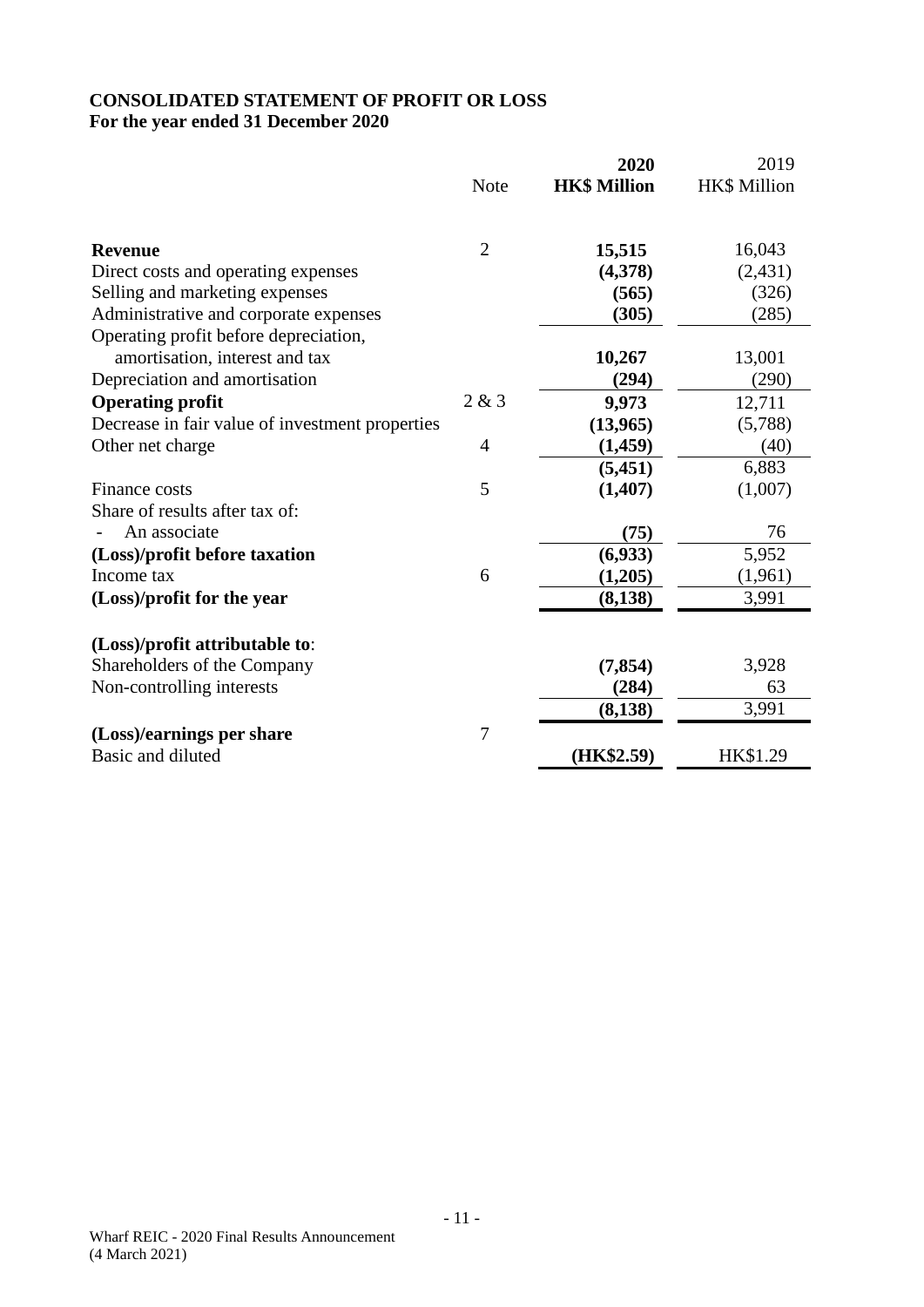# **CONSOLIDATED STATEMENT OF COMPREHENSIVE INCOME For the year ended 31 December 2020**

|                                                                                                                                                                                                     | 2020<br><b>HK\$ Million</b> | 2019<br><b>HK\$</b> Million |
|-----------------------------------------------------------------------------------------------------------------------------------------------------------------------------------------------------|-----------------------------|-----------------------------|
| (Loss)/profit for the year                                                                                                                                                                          | (8,138)                     | 3,991                       |
| Other comprehensive income<br>Item that will not be reclassified to profit or loss:<br>Fair value changes on equity investments at fair value<br>through other comprehensive income (non-recycling) | 1,028                       | 10                          |
| Items that may be reclassified subsequently to profit or<br>loss:<br>Exchange difference on translation of the operations outside<br>Hong Kong                                                      |                             |                             |
| Subsidiaries                                                                                                                                                                                        | 261                         | (75)                        |
| Share of reserves of an associate and joint ventures                                                                                                                                                | 72                          | (24)                        |
| Others                                                                                                                                                                                              | 8                           | 9                           |
| Other comprehensive income for the year                                                                                                                                                             | 1,369                       | (80)                        |
| Total comprehensive income for the year                                                                                                                                                             | (6,769)                     | 3,911                       |
| Total comprehensive income attributable to:                                                                                                                                                         |                             |                             |
| Shareholders of the Company                                                                                                                                                                         | (6,421)                     | 3,895                       |
| Non-controlling interests                                                                                                                                                                           | (348)                       | 16                          |
|                                                                                                                                                                                                     | (6,769)                     | 3,911                       |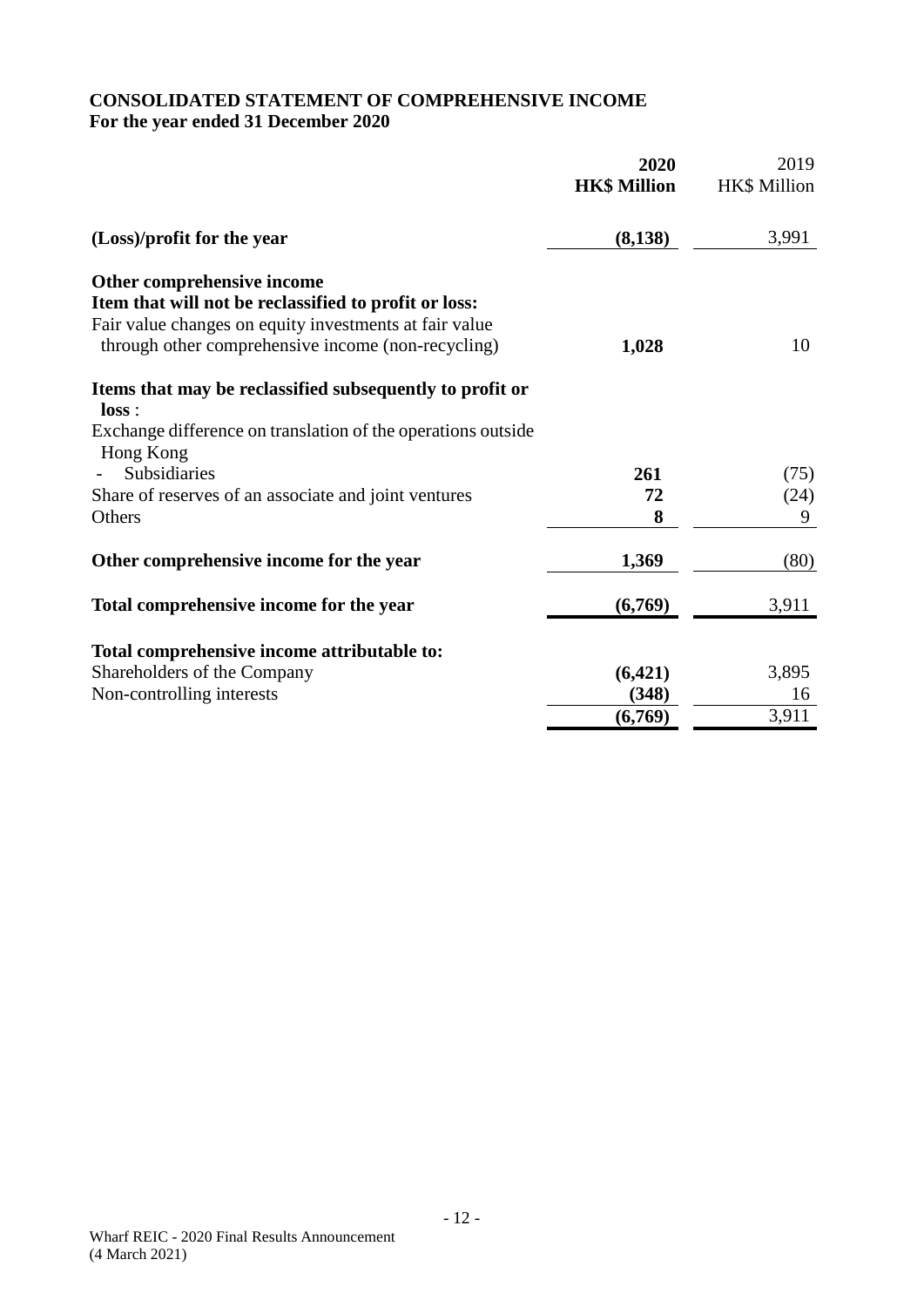## **CONSOLIDATED STATEMENT OF FINANCIAL POSITION As at 31 December 2020**

|                                                        |      | 31 December         | 31 December  |
|--------------------------------------------------------|------|---------------------|--------------|
|                                                        |      | 2020                | 2019         |
|                                                        | Note | <b>HK\$ Million</b> | HK\$ Million |
| <b>Non-current assets</b>                              |      |                     |              |
| Investment properties                                  |      | 245,473             | 259,873      |
| Hotel and club properties, plant and equipment         |      | 7,700               | 7,928        |
| Interest in an associate                               |      | 1,059               | 1,249        |
| Interest in joint ventures                             |      | 23                  | 1,604        |
| Other long term investments                            |      | 13,041              | 4,065        |
| Deferred tax assets                                    |      | 303                 | 374          |
| Derivative financial assets                            |      | 965                 | 238          |
| Other non-current assets                               |      | 66                  | 57           |
|                                                        |      | 268,630             | 275,388      |
| <b>Current assets</b>                                  |      |                     |              |
| Properties for sale                                    |      | 5,207               | 5,123        |
| Inventories                                            |      | 19                  | 16           |
| Trade and other receivables                            | 9    | 1,675               | 885          |
| Prepaid tax                                            |      | 122                 | 22           |
| Derivative financial assets                            |      | 1                   |              |
| Bank deposits and cash                                 |      | 2,260               | 2,907        |
|                                                        |      | 9,284               | 8,953        |
|                                                        |      |                     |              |
| <b>Total assets</b>                                    |      | 277,914             | 284,341      |
| <b>Non-current liabilities</b>                         |      |                     |              |
| Derivative financial liabilities                       |      | (365)               | (20)         |
| Deferred tax liabilities                               |      | (2,534)             | (2,403)      |
| Other deferred liabilities                             |      | (333)               | (333)        |
| Bank loans and other borrowings                        |      | (48, 171)           | (33,236)     |
|                                                        |      | (51, 403)           | (35,992)     |
| <b>Current liabilities</b>                             |      |                     |              |
| Trade and other payables                               | 10   | (8, 185)            | (8, 384)     |
| Pre-sale deposits and proceeds                         |      | (2,044)             | (3,172)      |
| Derivative financial liabilities                       |      | (226)               |              |
| Taxation payable                                       |      | (540)               | (3,079)      |
| Bank loans and other borrowings                        |      | (6,107)             | (12,300)     |
|                                                        |      | (17, 102)           | (26, 935)    |
| <b>Total liabilities</b>                               |      | (68, 505)           | (62, 927)    |
| <b>NET ASSETS</b>                                      |      | 209,409             | 221,414      |
| <b>Capital and reserves</b>                            |      |                     |              |
| Share capital                                          |      | 304                 | 304          |
| Reserves                                               |      | 204,247             | 215,860      |
| Equity attributable to the shareholders of the Company |      | 204,551             | 216,164      |
| <b>Non-controlling interests</b>                       |      | 4,858               | 5,250        |
| <b>TOTAL EQUITY</b>                                    |      | 209,409             | 221,414      |
|                                                        |      |                     |              |

 $\overline{\phantom{0}}$ 

 $\mathcal{L}_{\mathcal{A}}$ i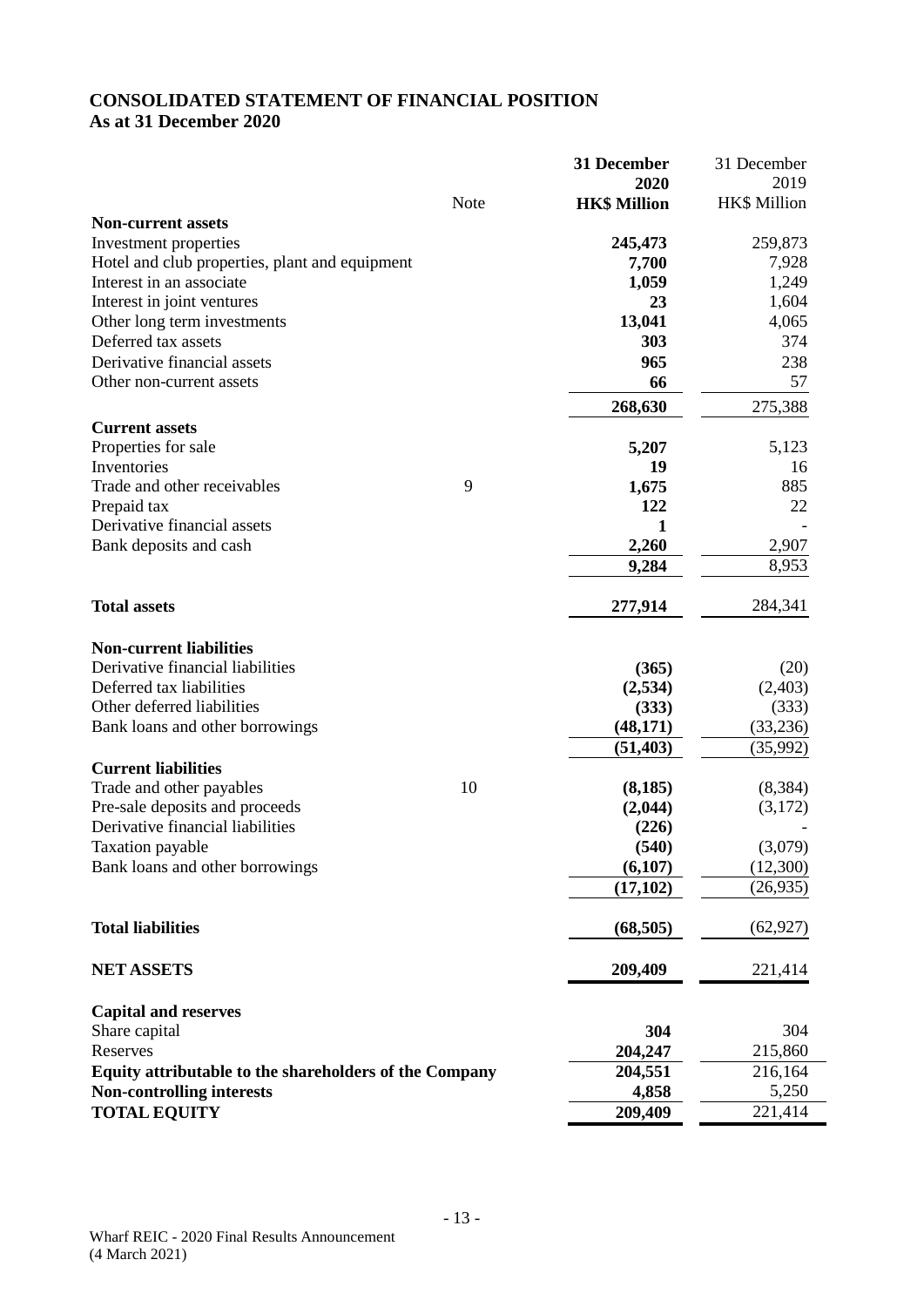## **NOTES TO THE FINANCIAL INFORMATION**

## **1. PRINCIPAL ACCOUNTING POLICIES AND BASIS OF PREPARATION**

This financial information is extracted from the consolidated financial statements which have been prepared in accordance with all applicable Hong Kong Financial Reporting Standards ("HKFRSs"), which collective term includes all applicable individual HKFRSs, Hong Kong Accounting Standards ("HKASs") and Interpretations issued by the Hong Kong Institute of Certified Public Accountants ("HKICPA"), accounting principles generally accepted in Hong Kong and the disclosure requirements of the Hong Kong Companies Ordinance. This financial information also complies with the applicable disclosure provisions of the Rules Governing the Listing of Securities on The Stock Exchange of Hong Kong Limited.

The accounting policies and methods of computation used in the preparation of the financial information are consistent with those used in the annual financial statements for the year ended 31 December 2019 except for the changes mentioned below.

The HKICPA has issued a number of amendments to HKFRSs that are first effective starting from 1 January 2020. Of these, the following developments are relevant to the Group's consolidated financial statements:

| Amendments to HKFRS 3           | Definition of a Business |
|---------------------------------|--------------------------|
| Amendments to HKAS 1 and HKAS 8 | Definition of material   |

The Group has assessed the impact of the above amendments and considered that there was no significant impact on the Group's results and financial position.

The Group has not applied any new standard or interpretation that is not yet effective for the current accounting period.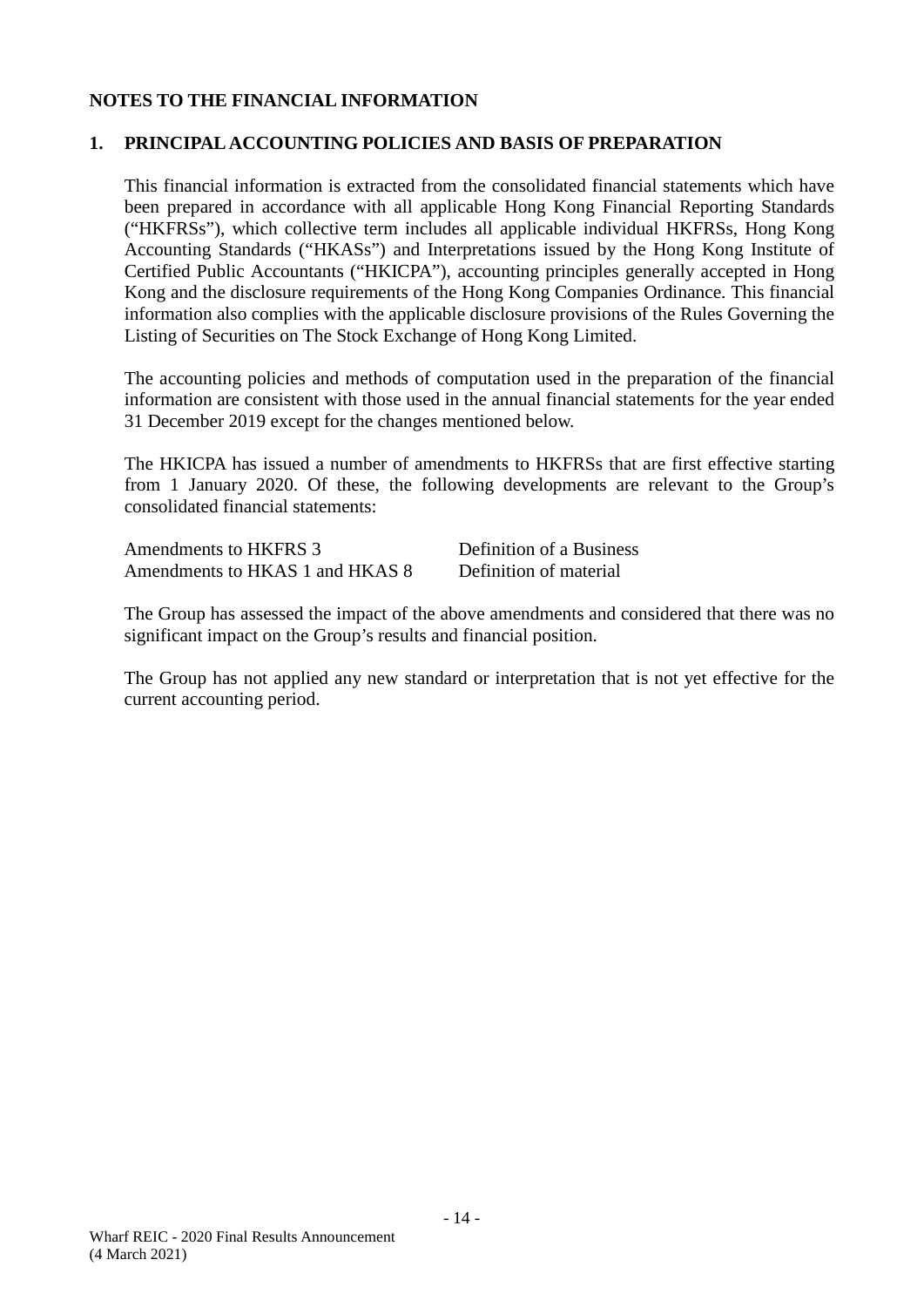The Group manages its diversified businesses according to the nature of services and products provided. Management has determined four reportable operating segments for measuring performance and allocating resources. The segments are investment property, development property, hotel and investment. No operating segment have been aggregated to form the reportable segments.

Investment property segment primarily entails property leasing and management operations. Currently, the Group's investment properties portfolio, which mainly consists of retail, office and serviced apartments, is primarily located in Hong Kong and Singapore.

Development property segment encompasses activities relating to the acquisition, development, construction and sales of trading properties in Mainland China and Singapore.

Hotel segment includes hotel operations in Hong Kong and Mainland China.

Investment segment represents equity investments in global capital markets.

Management evaluates performance primarily based on operating profit as well as the equity share of results of an associate and joint ventures of each segment. Inter-segment pricing is generally determined on an arm's length basis.

Segment business assets principally comprise all tangible assets and current assets directly attributable to each segment with the exception of bank deposits and cash, derivative financial assets and deferred tax assets.

Revenue and expenses are allocated with reference to revenue generated by those segments and expenses incurred by those segments or which arise from the depreciation of assets attributable to those segments.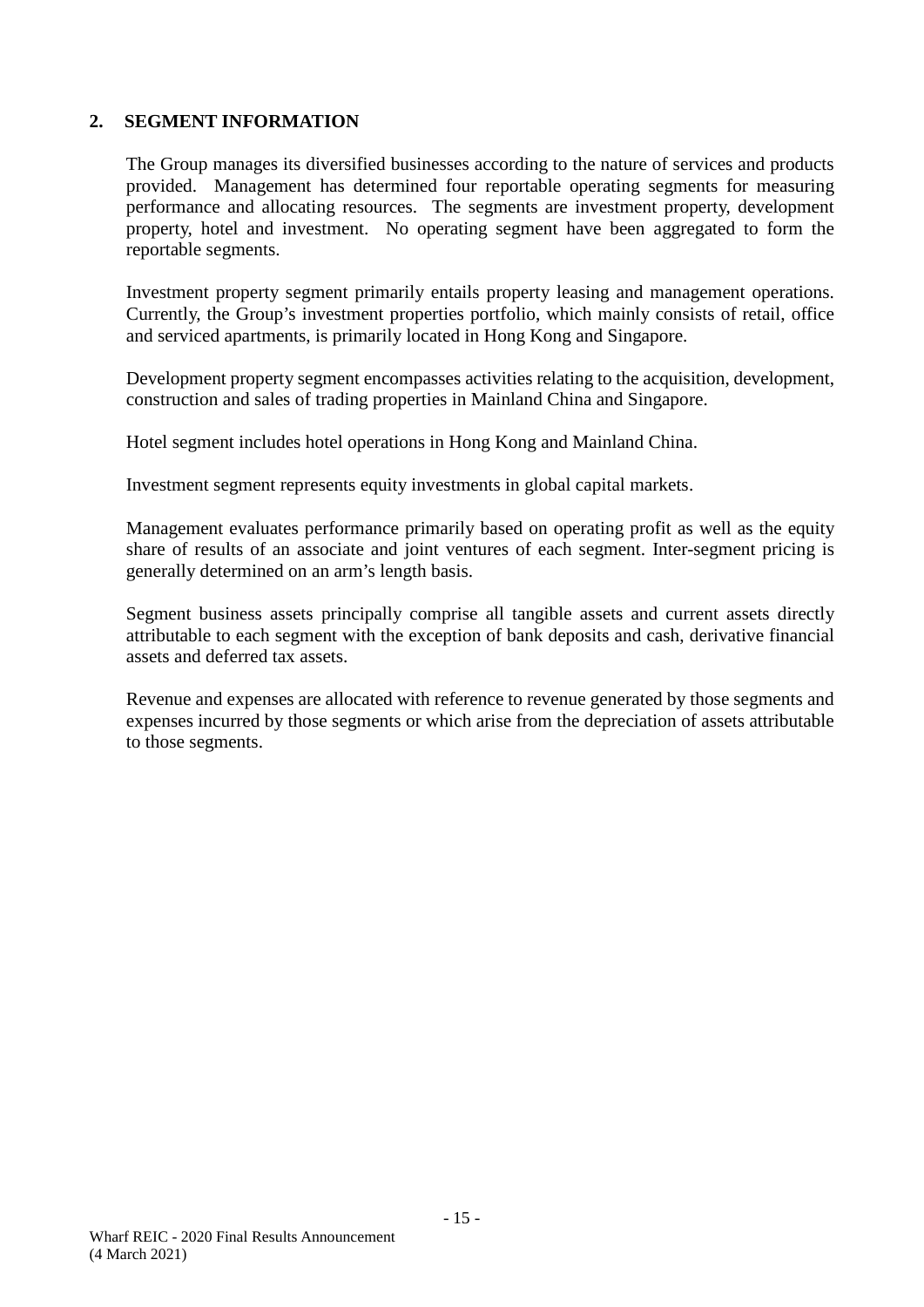# **a. Analysis of segment revenue and results**

|                       | Revenue<br>HK\$<br><b>Million</b> | Operating<br>profit<br><b>HK\$</b><br><b>Million</b> | Decrease in<br>fair value of<br>investment<br>properties<br>HK\$<br><b>Million</b> | Other net<br>(charge)/<br>income<br>HK\$<br><b>Million</b> | <b>Finance</b><br>costs<br>HK\$<br><b>Million</b> | <b>Share of</b><br>results<br>after tax<br>of an<br>associate<br><b>HK\$</b><br><b>Million</b> | $(Loss)$ /<br>profit<br>before<br>taxation<br>HK\$<br><b>Million</b> |
|-----------------------|-----------------------------------|------------------------------------------------------|------------------------------------------------------------------------------------|------------------------------------------------------------|---------------------------------------------------|------------------------------------------------------------------------------------------------|----------------------------------------------------------------------|
| 2020                  |                                   |                                                      |                                                                                    |                                                            |                                                   |                                                                                                |                                                                      |
| Investment property   | 11,828                            | 9,733                                                | (13,965)                                                                           |                                                            | (901)                                             |                                                                                                | (5, 133)                                                             |
| Development property  | 2,621                             | 444                                                  |                                                                                    | 5                                                          |                                                   | (75)                                                                                           | 374                                                                  |
| Hotel                 | 630                               | (379)                                                |                                                                                    | (1,051)                                                    | (37)                                              |                                                                                                | (1, 467)                                                             |
| Investment            | 357                               | 357                                                  |                                                                                    |                                                            |                                                   |                                                                                                | 357                                                                  |
| Inter-segment revenue | (33)                              |                                                      |                                                                                    |                                                            |                                                   |                                                                                                |                                                                      |
| Segment total         | 15,403                            | 10,155                                               | (13,965)                                                                           | (1,046)                                                    | (938)                                             | (75)                                                                                           | (5,869)                                                              |
| Others                | 112                               | (15)                                                 |                                                                                    | (413)                                                      | (469)                                             |                                                                                                | (897)                                                                |
| Corporate expenses    |                                   | (167)                                                |                                                                                    |                                                            |                                                   |                                                                                                | (167)                                                                |
| Group total           | 15,515                            | 9,973                                                | (13,965)                                                                           | (1, 459)                                                   | (1, 407)                                          | (75)                                                                                           | (6,933)                                                              |
| 2019                  |                                   |                                                      |                                                                                    |                                                            |                                                   |                                                                                                |                                                                      |
| Investment property   | 14,279                            | 12,501                                               | (5,788)                                                                            |                                                            | (952)                                             |                                                                                                | 5,761                                                                |
| Development property  | 38                                | 131                                                  |                                                                                    |                                                            |                                                   | 76                                                                                             | 207                                                                  |
| Hotel                 | 1,507                             | 61                                                   |                                                                                    | (157)                                                      | (46)                                              |                                                                                                | (142)                                                                |
| Investment            | 117                               | 117                                                  |                                                                                    |                                                            |                                                   |                                                                                                | 117                                                                  |
| Inter-segment revenue | (49)                              |                                                      |                                                                                    |                                                            |                                                   |                                                                                                |                                                                      |
| Segment total         | 15,892                            | 12,810                                               | (5,788)                                                                            | (157)                                                      | (998)                                             | 76                                                                                             | 5,943                                                                |
| Others                | 151                               | 27                                                   |                                                                                    | 117                                                        | (9)                                               |                                                                                                | 135                                                                  |
| Corporate expenses    |                                   | (126)                                                |                                                                                    |                                                            |                                                   |                                                                                                | (126)                                                                |
| Group total           | 16,043                            | 12,711                                               | (5,788)                                                                            | (40)                                                       | (1,007)                                           | 76                                                                                             | 5,952                                                                |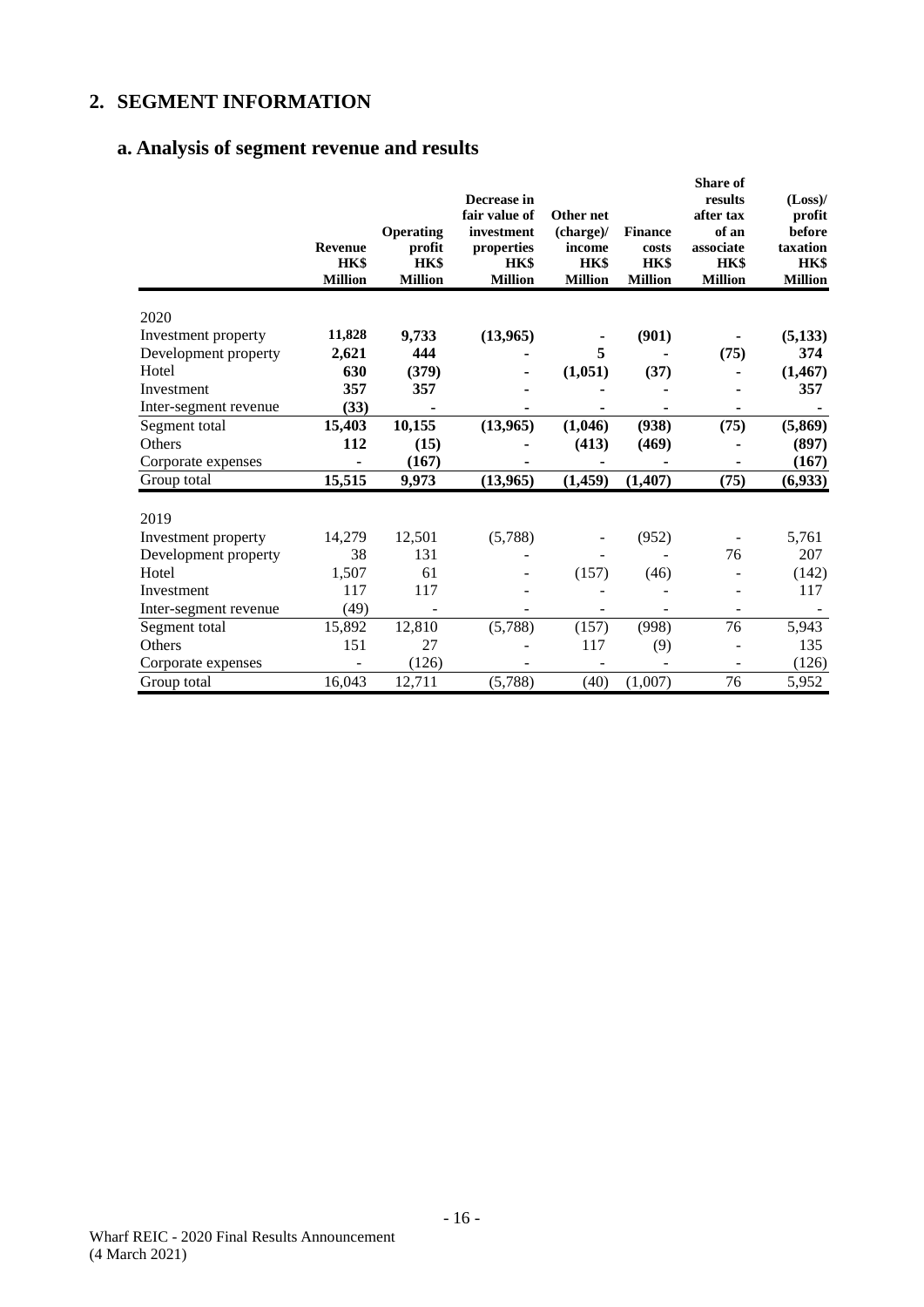# **b. Disaggregation of revenue**

|                                                        | 2020                | 2019                |
|--------------------------------------------------------|---------------------|---------------------|
|                                                        | <b>HK\$ Million</b> | <b>HK\$</b> Million |
| <b>Revenue recognised under HKFRS 15</b>               |                     |                     |
| Management and services income                         | 1,092               | 1,161               |
| Other rental related income                            | 479                 | 306                 |
| Revenue under investment property segment              | 1,571               | 1,467               |
| Hotel and club operations                              | 630                 | 1,507               |
| Sale of development properties                         | 2,621               | 38                  |
|                                                        | 4,822               | 3,012               |
| Revenue recognised under other accounting<br>standards |                     |                     |
| Rental income                                          |                     |                     |
| - Fixed                                                | 9,920               | 11,750              |
| - Variable                                             | 304                 | 1,013               |
|                                                        | 10,224              | 12,763              |
| Investment income                                      | 357                 | 117                 |
| Others                                                 | 112                 | 151                 |
|                                                        | 10,693              | 13,031              |
| Total revenue                                          | 15,515              | 16,043              |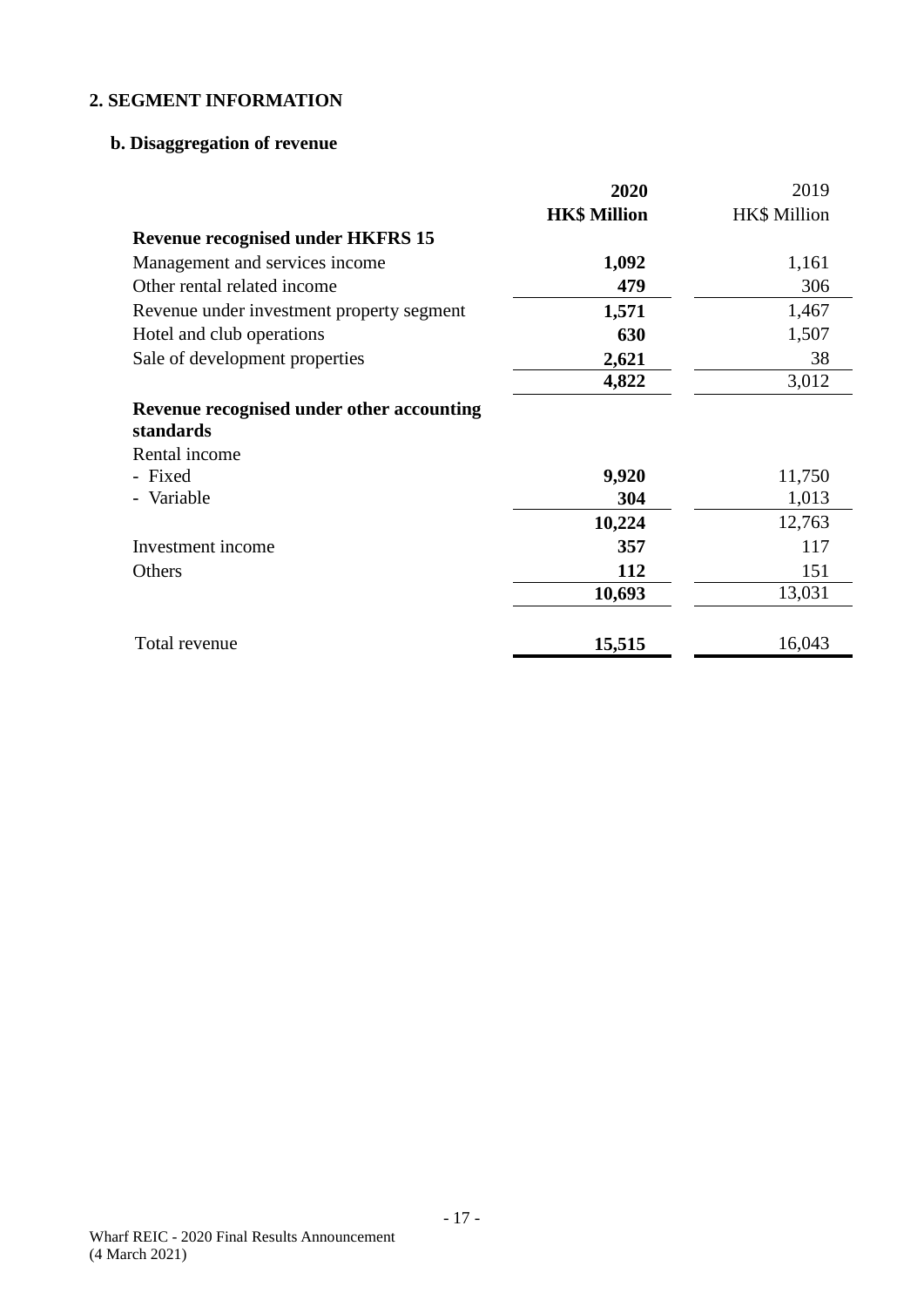## **c. Analysis of inter-segment revenue**

|                      | 2020           |                |                |         | 2019    |         |
|----------------------|----------------|----------------|----------------|---------|---------|---------|
|                      |                | Inter-         |                | Inter-  |         |         |
|                      | <b>Total</b>   | segment        | Group          | Total   | segment | Group   |
|                      | <b>Revenue</b> | revenue        | Revenue        | Revenue | revenue | Revenue |
|                      | <b>HK\$</b>    | HK\$           | HK\$           | HK\$    | HK\$    | HK\$    |
|                      | <b>Million</b> | <b>Million</b> | <b>Million</b> | Million | Million | Million |
| Investment property  | 11,828         | (33)           | 11,795         | 14,279  | (49)    | 14,230  |
| Development property | 2,621          | ۰              | 2,621          | 38      |         | 38      |
| Hotel                | 630            | $\blacksquare$ | 630            | 1,507   |         | 1,507   |
| Investment           | 357            |                | 357            | 117     |         | 117     |
| Others               | 123            | (11)           | 112            | 172     | (21)    | 151     |
|                      | 15,559         | (44)           | 15,515         | 16,113  | (70)    | 16,043  |

# **d. Analysis of segment business assets**

|                               | 2020                | 2019                |
|-------------------------------|---------------------|---------------------|
|                               | <b>HK\$ Million</b> | <b>HK\$</b> Million |
| Investment property           | 246,690             | 260,415             |
| Development property          | 6,517               | 8,192               |
| Hotel                         | 7,778               | 8,011               |
| Investment                    | 13,102              | 4,065               |
| Total segment business assets | 274,087             | 280,683             |
| Unallocated corporate assets  | 3,827               | 3,658               |
| Total assets                  | 277,914             | 284,341             |

Unallocated corporate assets mainly comprise deferred tax assets, derivative financial assets and bank deposits and cash.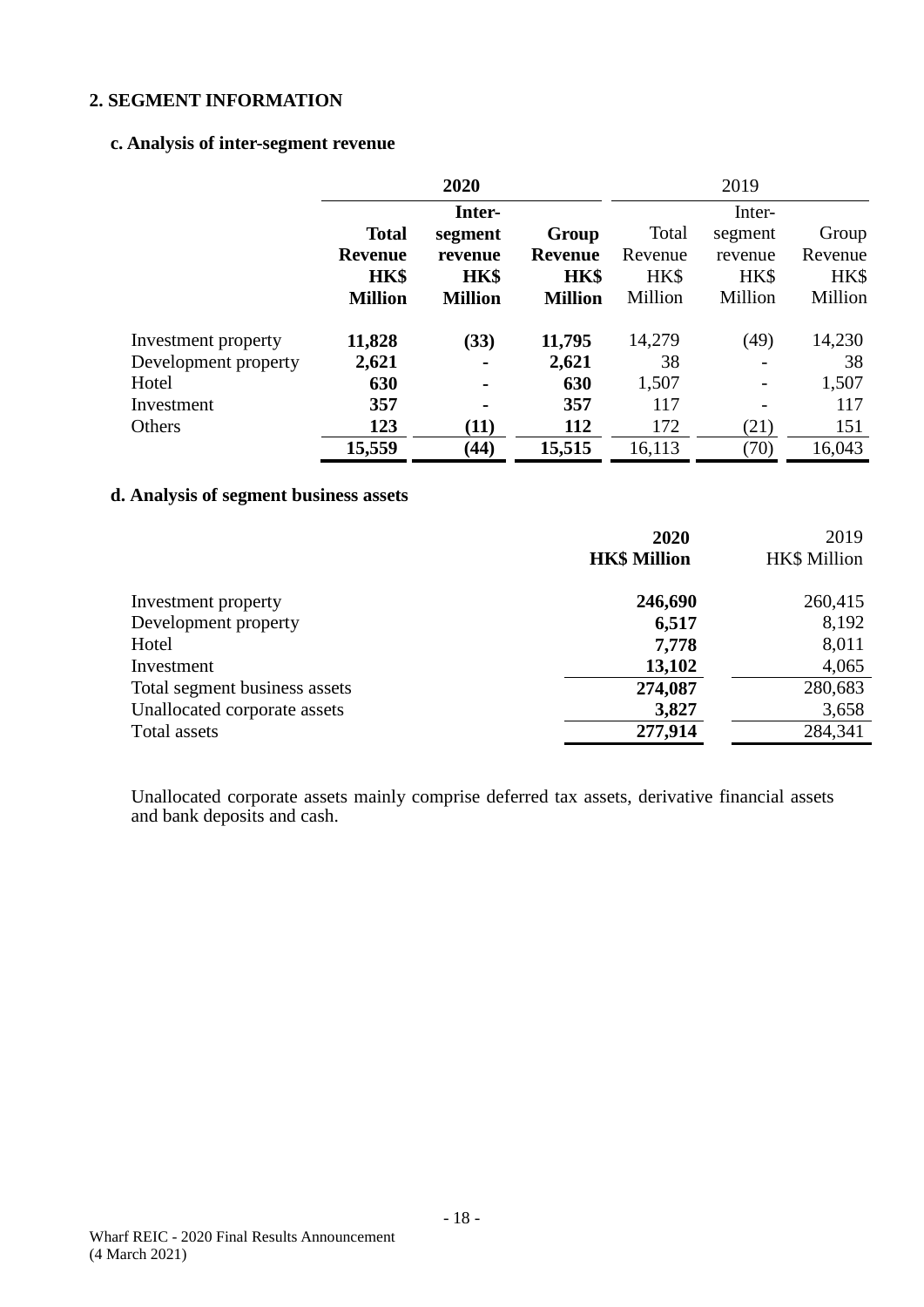## **e. Geographical information**

|                   | <b>Revenue</b>      |              | <b>Operating Profit</b> |                     |
|-------------------|---------------------|--------------|-------------------------|---------------------|
|                   | 2020<br>2019        |              | 2020                    | 2019                |
|                   | <b>HK\$ Million</b> | HK\$ Million | <b>HK\$ Million</b>     | <b>HK\$ Million</b> |
| Hong Kong         | 12,392              | 15,836       | 9,190                   | 12,509              |
| Outside Hong Kong | 3,123               | 207          | 783                     | 202                 |
| Group total       | 15,515              | 16,043       | 9,973                   | 12,711              |

|                          | <b>Specified non-current assets</b> |                     |                     | <b>Total business assets</b> |  |
|--------------------------|-------------------------------------|---------------------|---------------------|------------------------------|--|
|                          | 2020                                | 2019                | 2020                | 2019                         |  |
|                          | <b>HK\$ Million</b>                 | <b>HK\$</b> Million | <b>HK\$ Million</b> | <b>HK\$</b> Million          |  |
| Hong Kong                | 246,138                             | 260,326             | 252,368             | 263,720                      |  |
| <b>Outside Hong Kong</b> | 8,117                               | 10,328              | 21,719              | 16,963                       |  |
| Group total              | 254,255                             | 270,654             | 274,087             | 280,683                      |  |

Specified non-current assets excludes deferred tax assets, other long term investments, derivative financial assets and other non-current assets.

The geographical location of revenue and operating profit is analysed based on the location at which services are provided and in the case of other long-term investments, where they are listed. The geographical location of specified non-current assets and total business assets is based on the physical location of operations.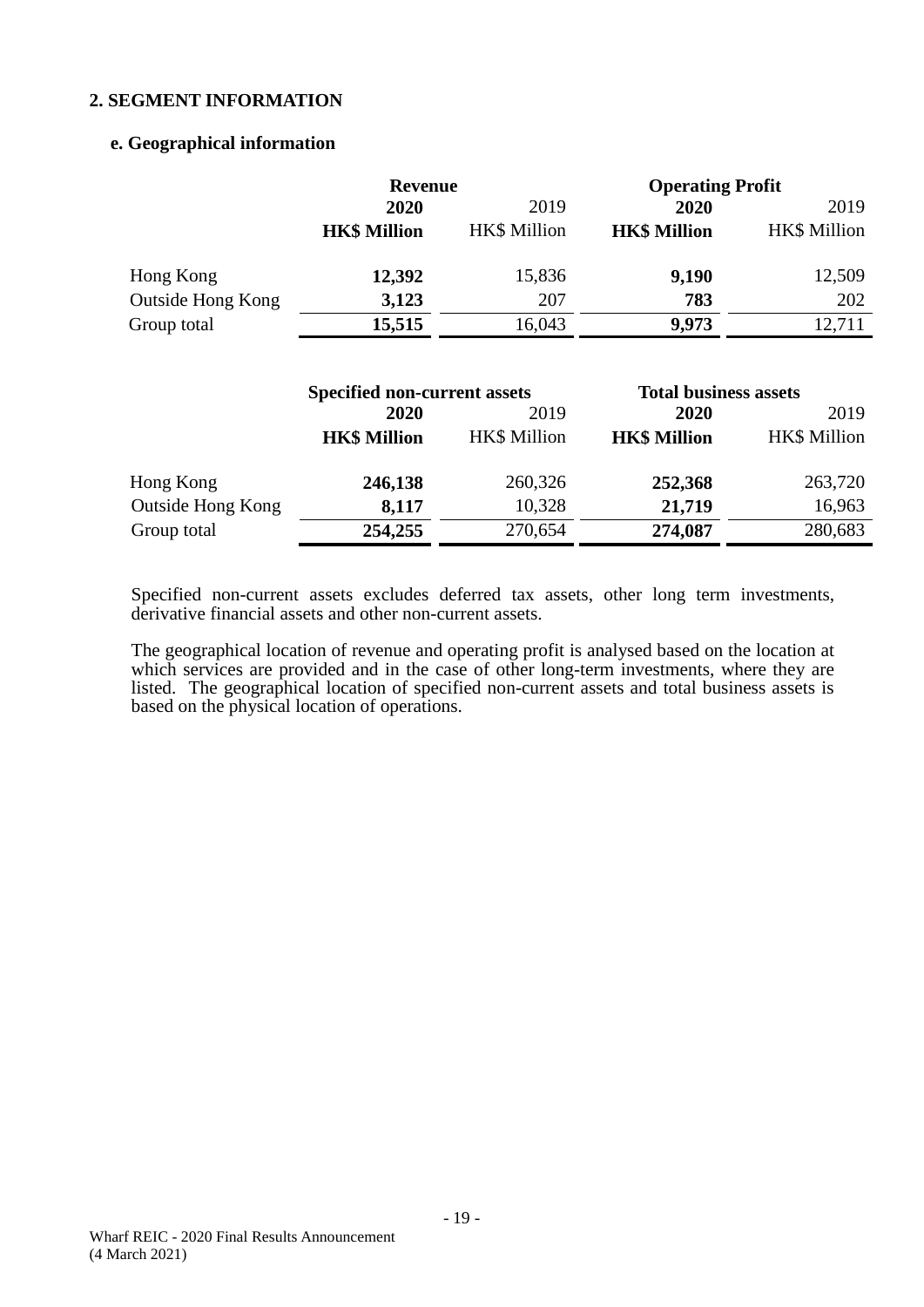## **3. OPERATING PROFIT**

## **Operating profit is arrived at:**

|                                                    | 2020                | 2019                |
|----------------------------------------------------|---------------------|---------------------|
|                                                    | <b>HK\$ Million</b> | <b>HK\$</b> Million |
| After charging:                                    |                     |                     |
| Depreciation and amortisation on                   |                     |                     |
| - hotel and club properties, plant and equipment   | 286                 | 283                 |
| - leasehold land                                   | 8                   |                     |
| Total depreciation and amortisation                | 294                 | 290                 |
| Impairment loss on trade receivables               | 47                  |                     |
| Staff costs (Note (i))                             | 894                 | 1,006               |
| Auditors' remuneration                             |                     |                     |
| - audit services                                   | 9                   | 8                   |
| - non-audit services                               |                     | _*                  |
| Cost of trading properties for recognised sales    | 2,080               | (134)               |
| Direct operating expenses of investment properties | 1,990               | 1,696               |
|                                                    |                     |                     |
| After crediting:                                   |                     |                     |
| Gross rental revenue from investment properties    | 11,795              | 14,230              |
| Government grants (Note (ii))                      | 140                 |                     |
| Interest income (Note (iii))                       | 26                  | 37                  |
| Dividend income from other long term investments   | 357                 | 117                 |

\* Total represents amount less than HK\$1 million.

Notes:

- (i) Staff costs included defined contribution pension schemes costs for the year ended 31 December 2020 of HK\$49 million (2019: HK\$48 million).
- (ii) Government grants mainly included subsidy from the Employment Support Scheme under the Anti-epidemic Fund by The Government of the Hong Kong Special Administrative Region.
- (iii) Interest income for the year ended 31 December 2020 of HK\$26 million (2019: HK\$37 million) are generated in respect of financial assets (mainly comprising bank deposits) stated at amortised cost.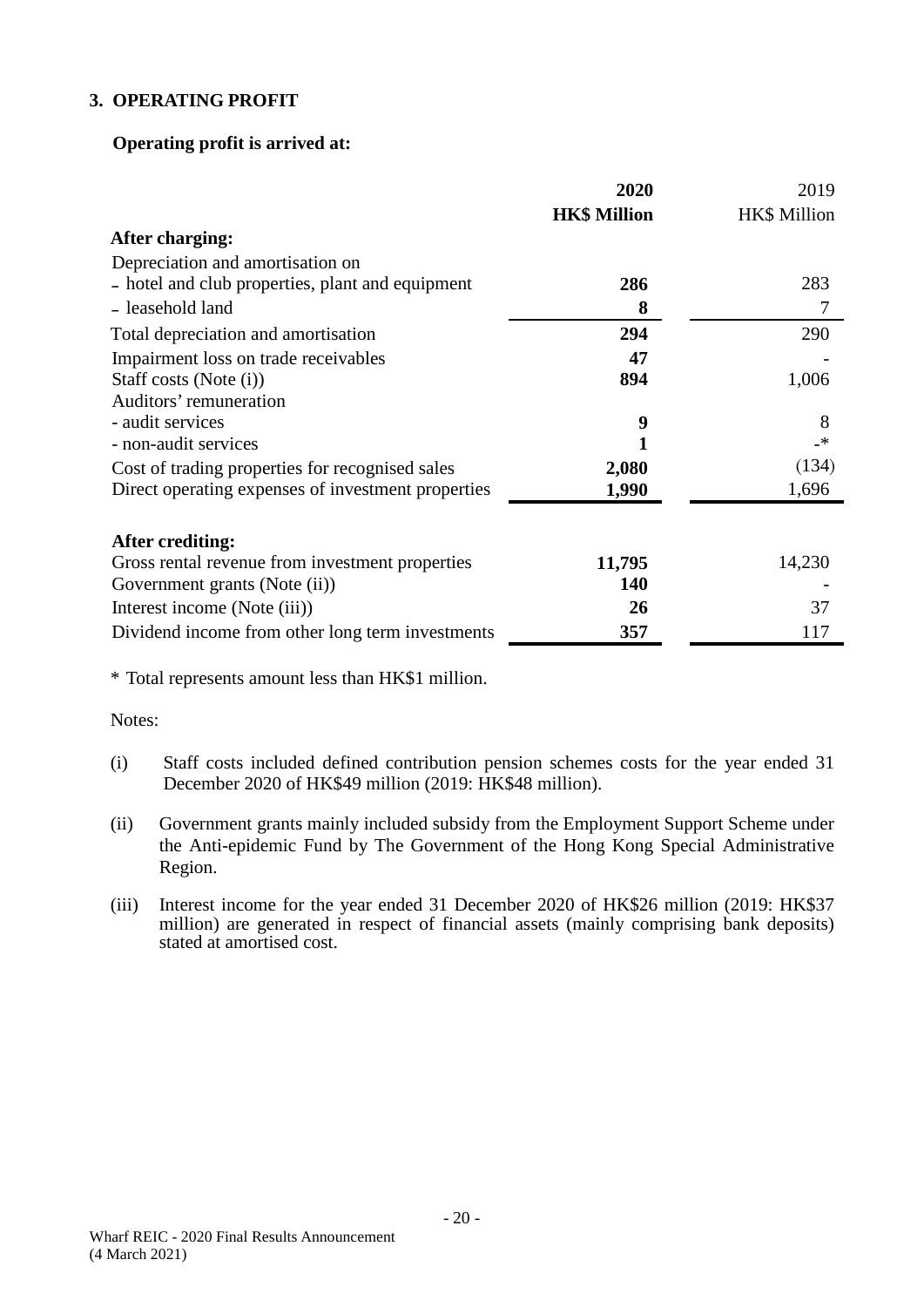## **4. OTHER NET CHARGE**

Other net charge for the year amounted to HK\$1,459 million (2019: HK\$40 million) mainly comprises:

- a. Impairment provision of HK\$1,051 million (2019: HK\$157 million) made for hotel properties, with reference to an independent valuation performed by Knight Frank Petty Limited, an independent firm of professional surveyors, on a market value basis and has taken into account the net income of the respective properties.
- b. Net foreign exchange loss of HK\$284 million (2019: gain of HK\$15 million) which included the impact arising from forward foreign exchange contracts.

## **5. FINANCE COSTS**

|                                    | 2020                | 2019                |
|------------------------------------|---------------------|---------------------|
|                                    | <b>HK\$ Million</b> | <b>HK\$</b> Million |
| Interest charged on:               |                     |                     |
| Bank loans and overdrafts          | 525                 | 750                 |
| Other borrowings                   | 387                 | 228                 |
| Total interest charge              | 912                 | 978                 |
| Other finance costs                | 85                  | 61                  |
| Less: Amount capitalised           | (16)                | (41)                |
|                                    | 981                 | 998                 |
| Fair value loss:                   |                     |                     |
| Cross currency interest rate swaps | 249                 |                     |
| Interest rate swaps                | 177                 | 9                   |
|                                    | 426                 | 9                   |
| Total                              | 1,407               | 1,007               |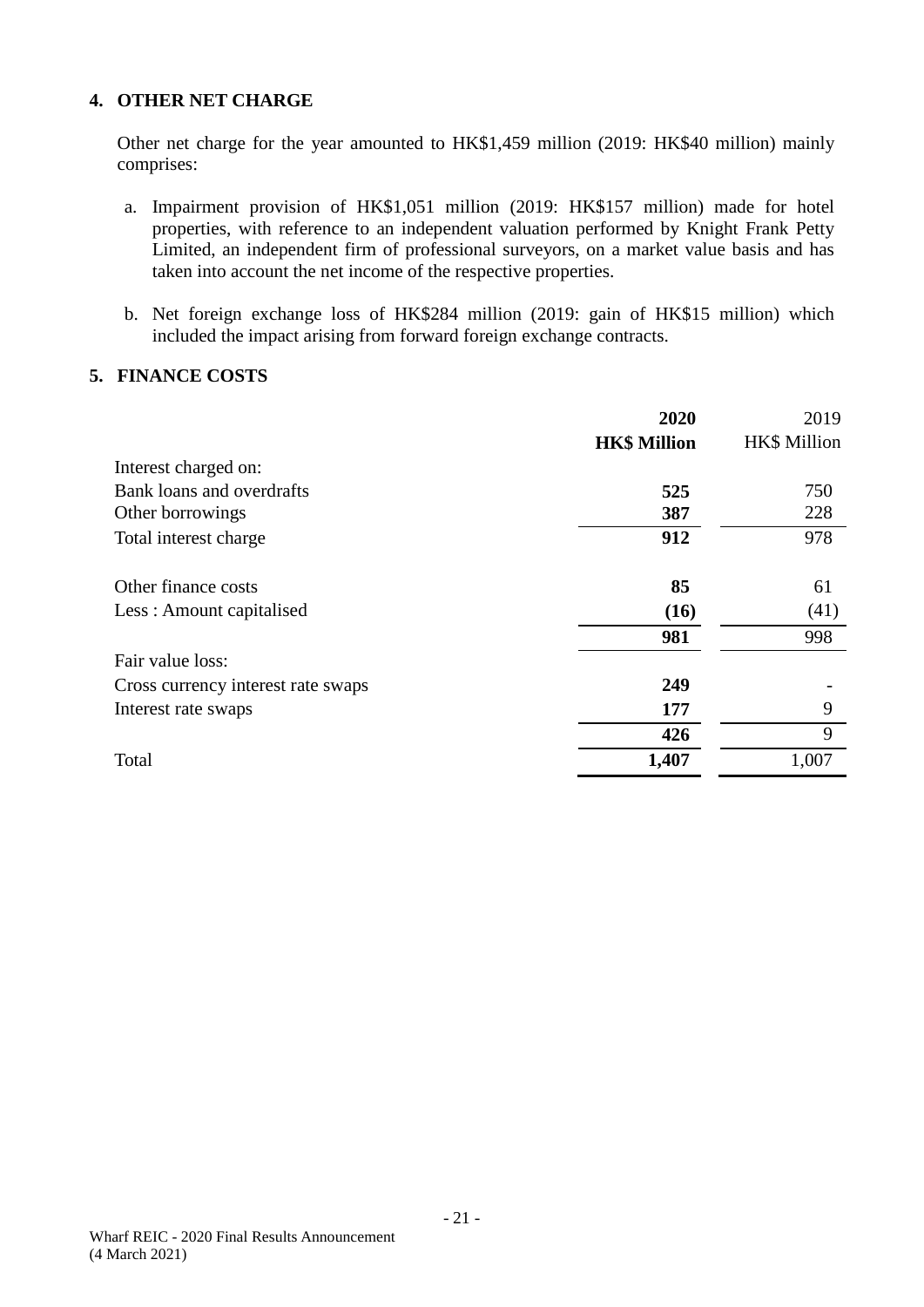# **6. INCOME TAX**

Taxation charged/(credited) to the consolidated statement of profit or loss includes:

|                                                   | 2020<br><b>HK\$ Million</b> | 2019<br>HK\$ Million |
|---------------------------------------------------|-----------------------------|----------------------|
| <b>Current income tax</b>                         |                             |                      |
| Hong Kong                                         |                             |                      |
| - provision for the year                          | 1,293                       | 1,851                |
| - over-provision in respect of prior year         | (10)                        | (9)                  |
| <b>Outside Hong Kong</b>                          |                             |                      |
| - provision for the year                          | 179                         | 102                  |
|                                                   | 1,462                       | 1,944                |
| Land appreciation tax ("LAT") (Note c)            | (473)                       |                      |
| Deferred tax                                      |                             |                      |
| Origination and reversal of temporary differences | 216                         | 16                   |
| Total                                             | 1,205                       | 1,961                |

Notes:

- **a.** The provision for Hong Kong Profits Tax is based on the profit for the year as adjusted for tax purposes at a rate of 16.5% (2019: 16.5%).
- **b.** Income tax on assessable profits outside Hong Kong is mainly China corporate income tax calculated at a rate of 25%, China withholding tax on dividend at a rate of up to 10% and Singapore income tax at a rate of 17% for the years ended 31 December 2020 and 2019.
- **c.** Under the Provisional Regulations on LAT, all gains arising from the transfer of real estate property in Mainland China are subject to LAT at progressive rates ranging from 30% to 60% on the appreciation of land value, being the proceeds on sales of properties less deductible expenditures including cost of land use rights, borrowings costs and all property development expenditure. An one-off LAT write-back of HK\$504 million was recorded upon clearance with relevant tax authorities in Mainland China.
- **d.** Tax attributable to an associate for the year ended 31 December 2020 of HK\$21 million (2019: HK\$21 million) is included in the share of results of an associate.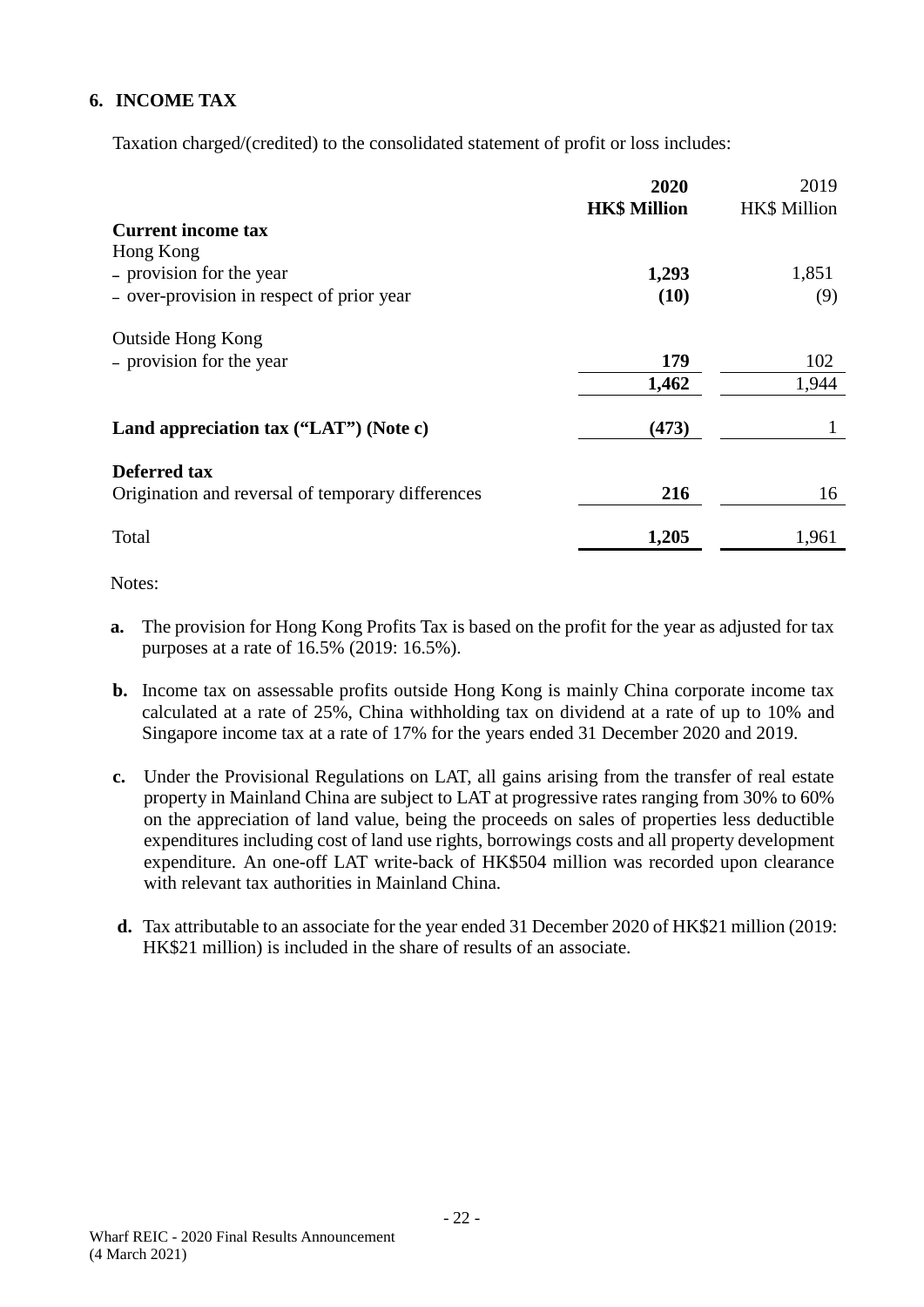## **7. (LOSS)/EARNINGS PER SHARE**

The calculation of basic loss per share is based on the loss attributable to ordinary equity shareholders for the year of HK\$7,854 million (2019: profit of HK\$3,928 million) and 3,036 million ordinary shares in issue during the year (2019: 3,036 million ordinary shares in issue).

There are no potential dilutive ordinary shares in issue during the years ended 31 December 2020 and 2019.

## **8. DIVIDENDS ATTRIBUTABLE TO EQUITY SHAREHOLDERS**

|                                                                                    | 2020<br>HK\$<br>Per share | 2020<br>HK\$<br><b>Million</b> | 2019<br>HK\$<br>Per share | 2019<br>HK\$<br>Million |
|------------------------------------------------------------------------------------|---------------------------|--------------------------------|---------------------------|-------------------------|
| First interim dividend declared and paid<br>Second interim dividend declared after | 0.78                      | 2,368                          | 1.10                      | 3,340                   |
| the end of the reporting period<br>(Note (b))                                      | 0.69                      | 2,095                          | 0.93                      | 2,824                   |
|                                                                                    | 1.47                      | 4,463                          | 2.03                      | 6,164                   |

- (a) The second interim dividend based on 3,036 million (2019: 3,036 million) ordinary shares in issue declared after the end of the reporting period has not been recognised as a liability at the end of the reporting period.
- (b) The second interim dividend of HK\$2,824 million for 2019 was approved and paid in 2020.

## **9. TRADE AND OTHER RECEIVABLES**

Included in this item are trade receivables (net of allowance) with an ageing analysis based on the invoice date as at 31 December 2020 as follows:

|                                   | 2020                | 2019                |
|-----------------------------------|---------------------|---------------------|
|                                   | <b>HK\$ Million</b> | <b>HK\$ Million</b> |
| Trade receivables                 |                     |                     |
| 0 - 30 days                       | 152                 | 271                 |
| $31 - 60$ days                    | 82                  | 32                  |
| $61 - 90$ days                    | 36                  | 14                  |
| Over 90 days                      | 114                 | 15                  |
|                                   | 384                 | 332                 |
| Other receivables and prepayments | 1,291               | 553                 |
|                                   | 1,675               | 885                 |

The Group has established credit policies for each of its core business. The general credit terms allowed range from 0 to 60 days, except for sale of properties from which the proceeds are receivable pursuant to the terms of the agreements. All the trade and other receivables are expected to be recoverable within one year, except for an amount of HK\$204 million in relation to the rental concessions offered to the tenants, which is expected to be utilised after more than one year.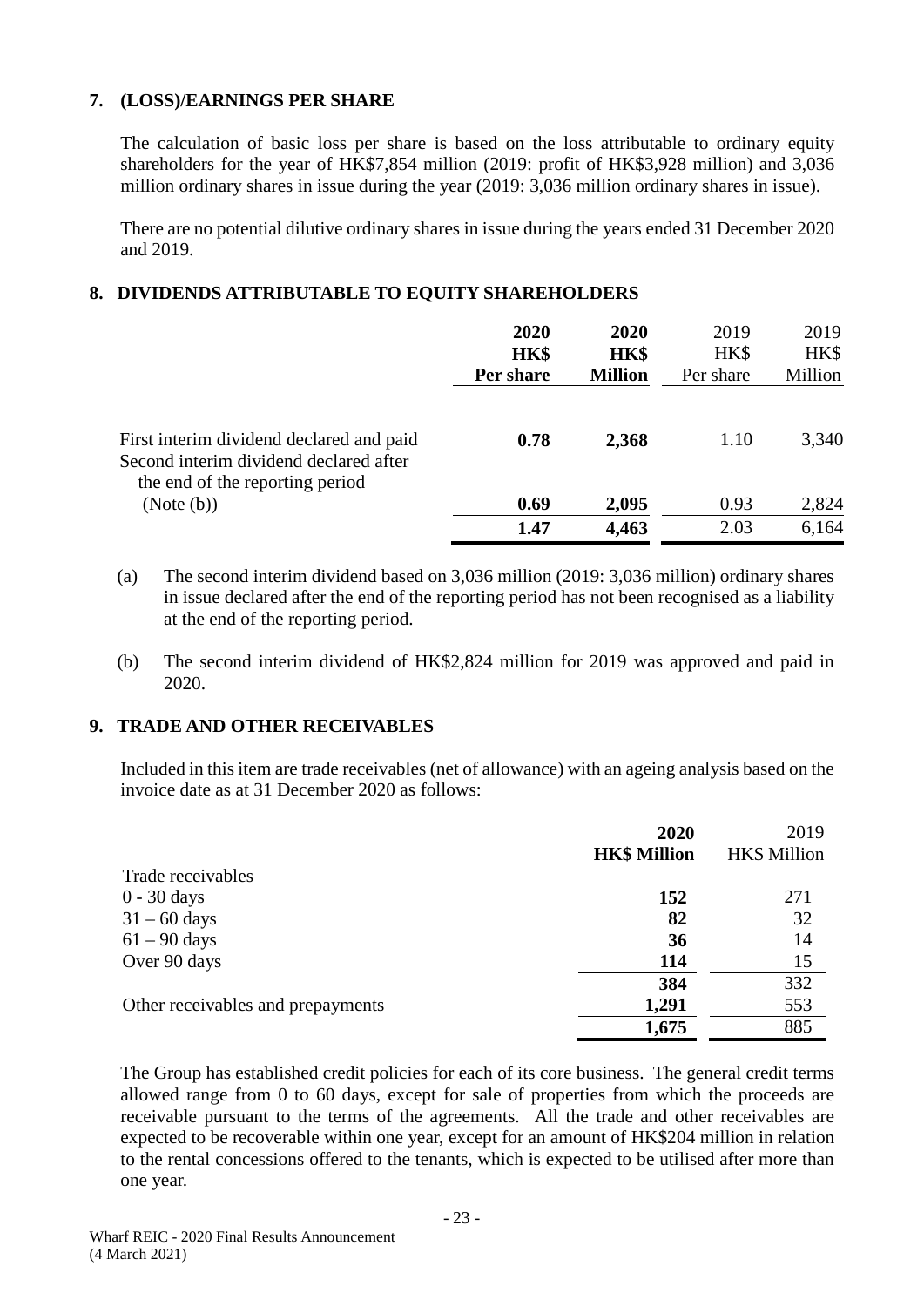## **10. TRADE AND OTHER PAYABLES**

Included in this item are trade payables with an ageing analysis based on the invoice date as at 31 December 2020 as follows:

|                               | 2020                | 2019                |
|-------------------------------|---------------------|---------------------|
|                               | <b>HK\$ Million</b> | <b>HK\$ Million</b> |
| Trade payables                |                     |                     |
| $0 - 30$ days                 | 284                 | 133                 |
| $31 - 60$ days                |                     |                     |
| $61 - 90$ days                | 10                  |                     |
| Over 90 days                  | 16                  | 10                  |
|                               | 317                 | 151                 |
| Rental and customer deposits  | 3,482               | 3,761               |
| Construction costs payable    | 2,245               | 615                 |
| Amounts due to joint ventures |                     | 1,589               |
| Other payables                | 2,141               | 2,268               |
|                               | 8,185               | 8,384               |

## **11. COMPARATIVE FIGURES**

Certain comparative figures on segment reporting have been reclassified to conform to current year's presentation.

#### **12. REVIEW OF FINANCIAL RESULTS**

The financial results for the year ended 31 December 2020 have been reviewed with no disagreement by the Audit Committee of the Company. The figures in respect of the Group's financial results in this announcement for the year ended 31 December 2020 have been agreed by the Company's Auditors to the amounts set out in the Group's consolidated financial statements for the year.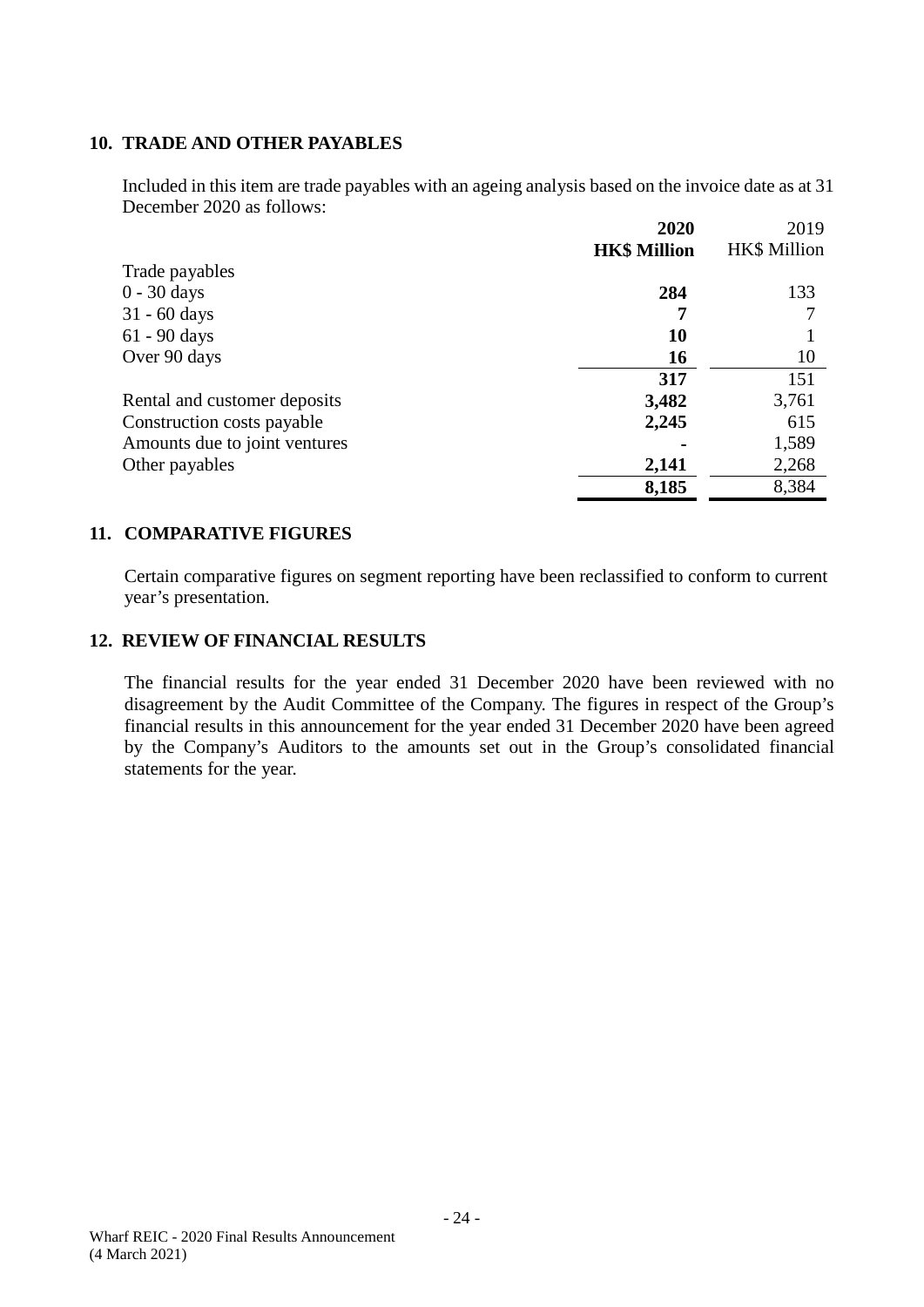## **CORPORATE GOVERNANCE CODE**

During the financial year ended 31 December 2020, all the code provisions set out in the Corporate Governance Code in Appendix 14 of the Rules Governing the Listing of Securities on The Stock Exchange of Hong Kong Limited were met by the Company, with one exception as regards Code Provision A.2.1 providing for the roles of the chairman and chief executive to be performed by different individuals.

Such deviation is deemed appropriate as it is considered to be more efficient to have one single person to be Chairman of the Company as well as to discharge the executive functions of a chief executive thereby enabling more effective planning and better execution of long-term strategies. The Board of Directors believes that the balance of power and authority is adequately ensured by the operations of the Board which comprises experienced and high calibre individuals, with more than half of them being Independent Non-executive Directors.

## **PURCHASE, SALE OR REDEMPTION OF SECURITIES**

Neither the Company nor any of its subsidiaries has purchased, sold or redeemed any listed securities of the Company during the financial year under review.

## **RELEVANT DATES FOR SECOND INTERIM DIVIDEND AND ANNUAL GENERAL MEETING**

| Second Interim Dividend             |                                |
|-------------------------------------|--------------------------------|
| Ex-entitlement date                 | 24 March 2021 (Wed)            |
| Latest time to lodge share transfer | 4:30 p.m., 25 March 2021 (Thu) |
| Record date/time                    | 6:00 p.m., 25 March 2021 (Thu) |
| Payment date                        | 22 April 2021 (Thu)            |

In order to qualify for the above-mentioned second interim dividend, all transfers, accompanied by the relevant share certificates, must be lodged with the Company's Hong Kong Branch Share Registrar, Tricor Investor Services Limited, at Level 54, Hopewell Centre, 183 Queen's Road East, Hong Kong, not later than 4:30 p.m. on Thursday, 25 March 2021.

| Annual General Meeting ("AGM")      |                                                              |
|-------------------------------------|--------------------------------------------------------------|
| Ex-entitlement date                 | 29 April 2021 (Thu)                                          |
| Latest time to lodge share transfer | 4:30 p.m., 30 April 2021 (Fri)                               |
| Book closure period                 | 3 May 2021 (Mon) to 6 May 2021 (Thu),<br>both days inclusive |
| Record date                         | 3 May 2021 (Mon)                                             |
| AGM date/ time                      | 11:15 a.m., 6 May 2021 (Thu)                                 |